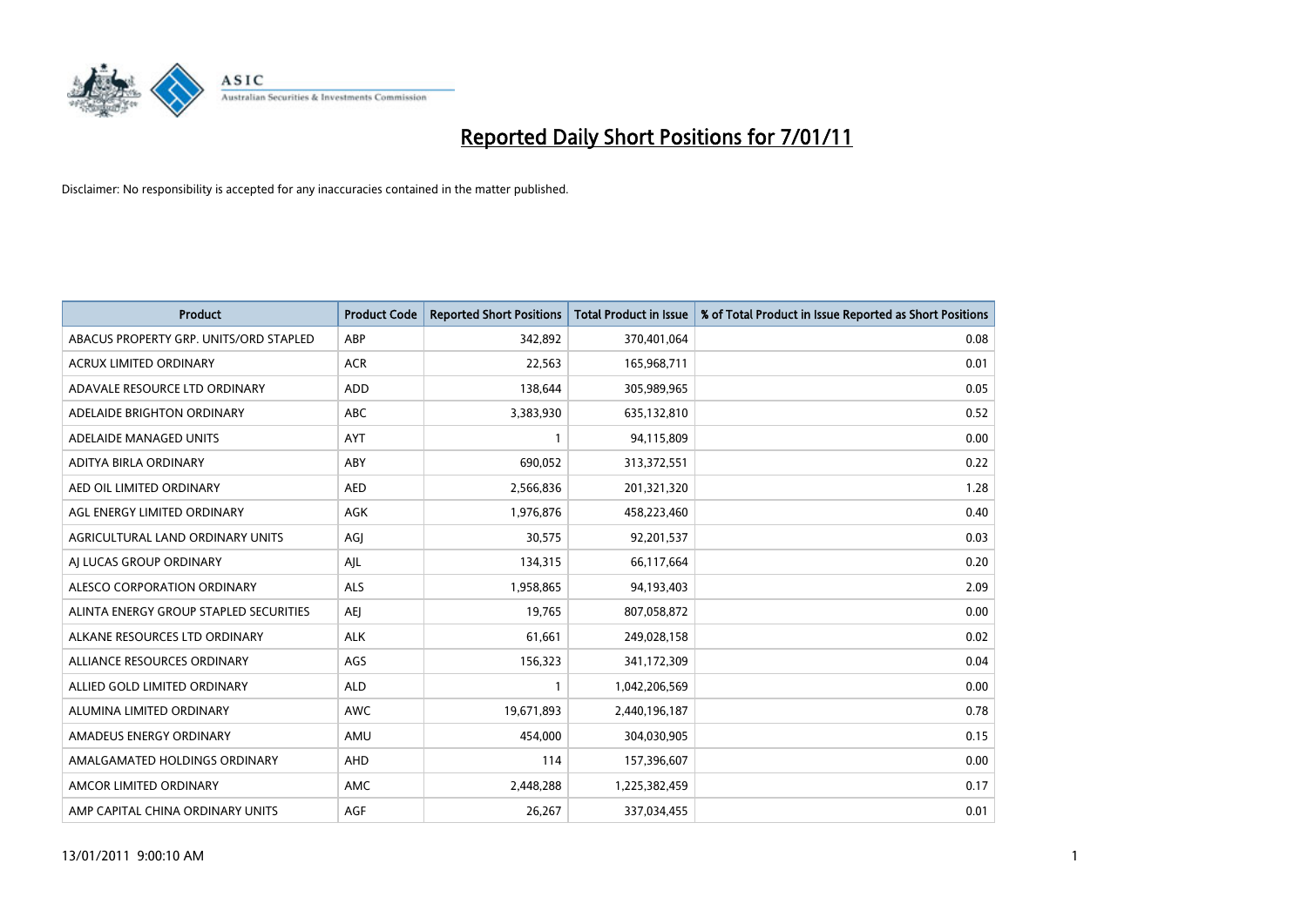

| <b>Product</b>                          | <b>Product Code</b> | <b>Reported Short Positions</b> | <b>Total Product in Issue</b> | % of Total Product in Issue Reported as Short Positions |
|-----------------------------------------|---------------------|---------------------------------|-------------------------------|---------------------------------------------------------|
| AMP LIMITED ORDINARY                    | AMP                 | 15,581,364                      | 2,094,424,200                 | 0.69                                                    |
| AMPELLA MINING ORDINARY                 | <b>AMX</b>          | 554,335                         | 201,225,108                   | 0.27                                                    |
| ANSELL LIMITED ORDINARY                 | <b>ANN</b>          | 2,976,094                       | 133,007,903                   | 2.25                                                    |
| ANTARES ENERGY LTD ORDINARY             | <b>AZZ</b>          | 14,180                          | 299,333,110                   | 0.00                                                    |
| ANZ BANKING GRP LTD ORDINARY            | ANZ                 | 3,244,759                       | 2,595,984,659                 | 0.11                                                    |
| APA GROUP STAPLED SECURITIES            | <b>APA</b>          | 6,993,285                       | 551,689,118                   | 1.28                                                    |
| APEX MINERALS NL ORDINARY               | <b>AXM</b>          | 885,146                         | 3,567,819,915                 | 0.02                                                    |
| APN EUROPEAN RETAIL UNITS STAPLED SEC.  | <b>AEZ</b>          | 11,832                          | 544,910,660                   | 0.00                                                    |
| APN NEWS & MEDIA ORDINARY               | <b>APN</b>          | 9,948,323                       | 606,084,019                   | 1.63                                                    |
| APOLLO GAS LIMITED ORDINARY             | AZO                 | 375,000                         | 90,400,136                    | 0.41                                                    |
| AQUARIUS PLATINUM. ORDINARY             | <b>AOP</b>          | 2,932,378                       | 463,241,295                   | 0.61                                                    |
| AQUILA RESOURCES ORDINARY               | <b>AQA</b>          | 1,984,980                       | 374,314,049                   | 0.52                                                    |
| ARAFURA RESOURCE LTD ORDINARY           | ARU                 | 3,350,861                       | 366,300,342                   | 0.91                                                    |
| ARB CORPORATION ORDINARY                | ARP                 | 52,446                          | 72,481,302                    | 0.07                                                    |
| ARDENT LEISURE GROUP STAPLED SECURITIES | AAD                 | 2,041,119                       | 312,836,274                   | 0.65                                                    |
| ARISTOCRAT LEISURE ORDINARY             | <b>ALL</b>          | 25,712,361                      | 533,983,910                   | 4.83                                                    |
| ASCIANO LIMITED ORDINARY                | <b>AIO</b>          | 26,811,754                      | 2,926,103,883                 | 0.91                                                    |
| ASG GROUP LIMITED ORDINARY              | <b>ASZ</b>          | 6,170                           | 168,247,718                   | 0.00                                                    |
| ASPEN GROUP ORD/UNITS STAPLED           | APZ                 | 1,216,378                       | 588,269,075                   | 0.19                                                    |
| ASTON RES LTD ORDINARY                  | <b>AZT</b>          | 14                              | 204,527,604                   | 0.00                                                    |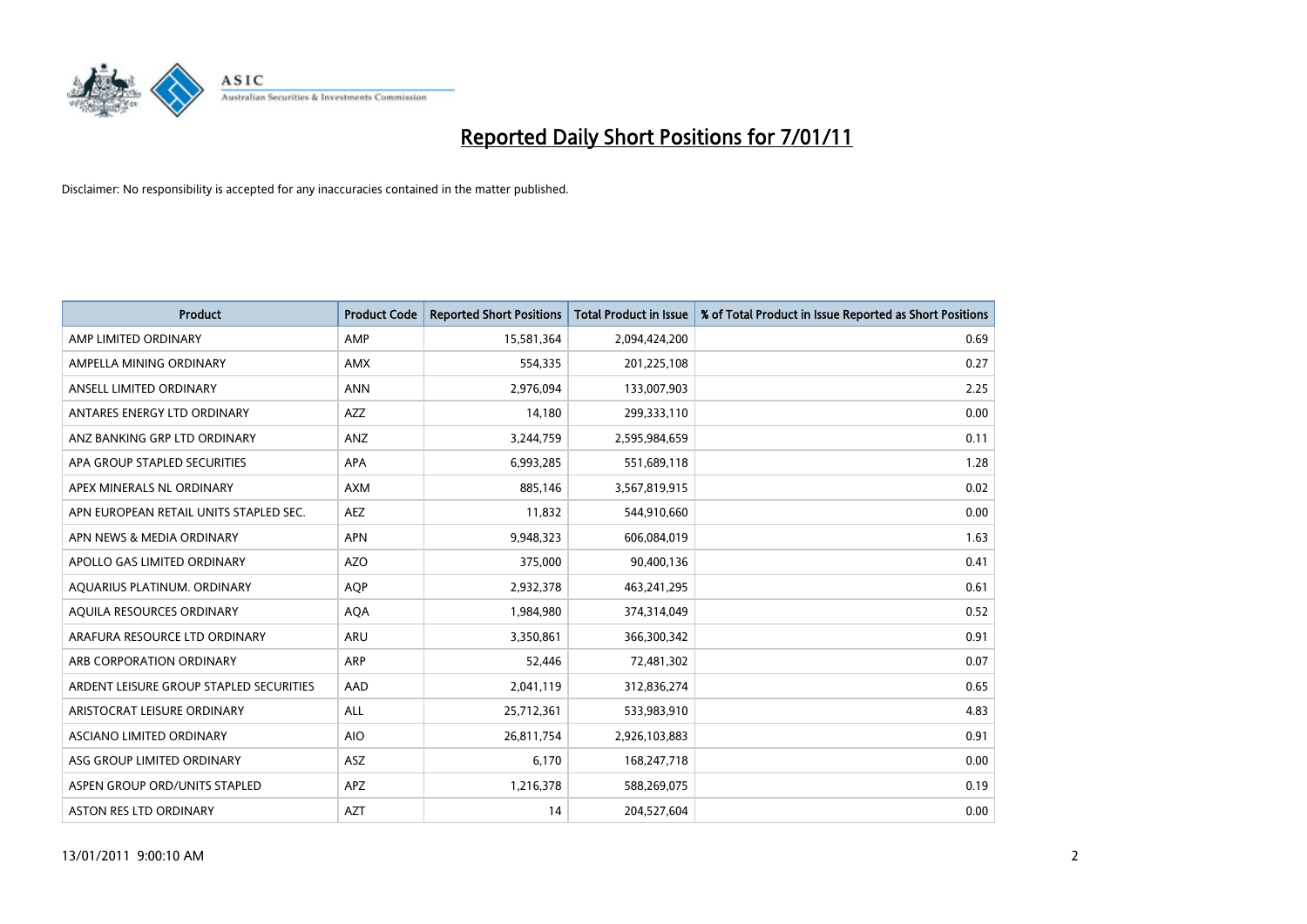

| <b>Product</b>                          | <b>Product Code</b> | <b>Reported Short Positions</b> | <b>Total Product in Issue</b> | % of Total Product in Issue Reported as Short Positions |
|-----------------------------------------|---------------------|---------------------------------|-------------------------------|---------------------------------------------------------|
| ASTRO JAP PROP GROUP STAPLED SECURITIES | AJA                 | 43,044                          | 508,212,161                   | 0.01                                                    |
| ASX LIMITED ORDINARY                    | <b>ASX</b>          | 1,050,369                       | 175,136,729                   | 0.60                                                    |
| ATLANTIC LIMITED ORDINARY               | ATI                 | 514,114                         | 110,242,044                   | 0.47                                                    |
| ATLAS IRON LIMITED ORDINARY             | <b>AGO</b>          | 7,853,751                       | 547,089,119                   | 1.42                                                    |
| AUCKLAND INTERNATION ORDINARY           | <b>AIA</b>          | 121,987                         | 1,317,998,787                 | 0.01                                                    |
| <b>AURORA OIL &amp; GAS ORDINARY</b>    | <b>AUT</b>          | 473,343                         | 380,037,862                   | 0.12                                                    |
| AUSDRILL LIMITED ORDINARY               | <b>ASL</b>          | 216,640                         | 262,867,240                   | 0.08                                                    |
| AUSENCO LIMITED ORDINARY                | AAX                 | 4,026,231                       | 122,427,576                   | 3.30                                                    |
| AUSGOLD LIMITED ORDINARY                | <b>AUC</b>          | 65,000                          | 57,527,986                    | 0.11                                                    |
| <b>AUSTAL LIMITED ORDINARY</b>          | ASB                 | 178,955                         | 188,069,638                   | 0.09                                                    |
| <b>AUSTAR UNITED ORDINARY</b>           | <b>AUN</b>          | 15,248,011                      | 1,271,357,418                 | 1.19                                                    |
| AUSTBROKERS HOLDINGS ORDINARY           | <b>AUB</b>          | 2                               | 54,339,433                    | 0.00                                                    |
| AUSTEREO GROUP LTD. ORDINARY            | <b>AEO</b>          | 34                              | 344,783,708                   | 0.00                                                    |
| AUSTIN ENGINEERING ORDINARY             | ANG                 | 22,039                          | 71,614,403                    | 0.03                                                    |
| <b>AUSTRALAND ASSETS ASSETS</b>         | AAZPB               | 1,168                           | 2,750,000                     | 0.04                                                    |
| AUSTRALAND PROPERTY STAPLED SECURITY    | <b>ALZ</b>          | 2,624,692                       | 576,837,197                   | 0.45                                                    |
| AUSTRALIAN AGRICULT, ORDINARY           | AAC                 | 1,724,764                       | 264,264,459                   | 0.64                                                    |
| AUSTRALIAN EDUCATION UNITS              | <b>AEU</b>          | 625,000                         | 134,973,383                   | 0.46                                                    |
| AUSTRALIAN INFRASTR, UNITS/ORDINARY     | <b>AIX</b>          | 268,602                         | 620,733,944                   | 0.05                                                    |
| AUSTRALIAN MINES LTD ORDINARY           | <b>AUZ</b>          | 1,400,000                       | 349,083,108                   | 0.40                                                    |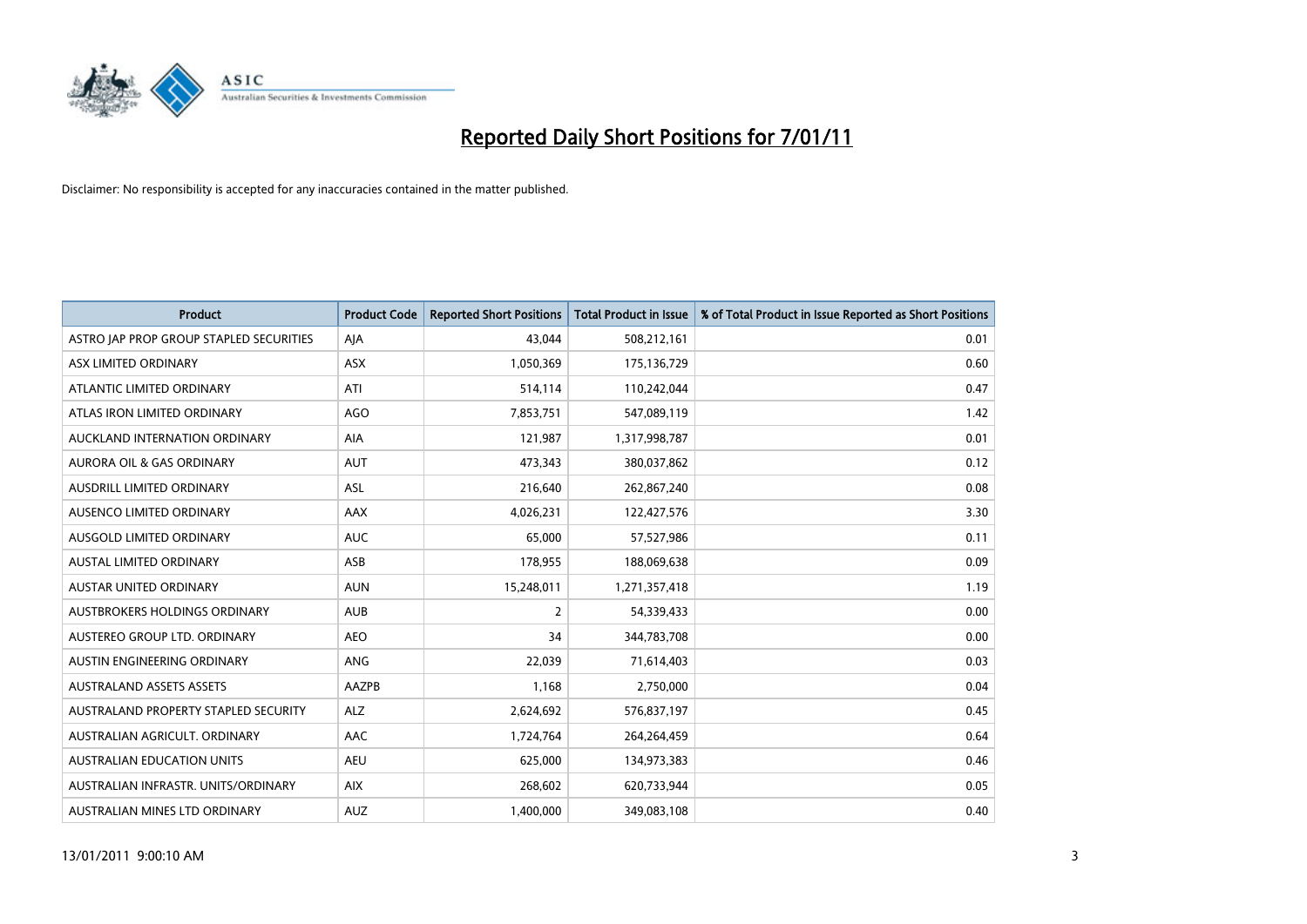

| <b>Product</b>                       | <b>Product Code</b> | <b>Reported Short Positions</b> | <b>Total Product in Issue</b> | % of Total Product in Issue Reported as Short Positions |
|--------------------------------------|---------------------|---------------------------------|-------------------------------|---------------------------------------------------------|
| AUSTRALIAN PHARM, ORDINARY           | API                 | 830,886                         | 488,115,883                   | 0.16                                                    |
| AUTOMOTIVE HOLDINGS ORDINARY         | <b>AHE</b>          | 288,596                         | 226,387,577                   | 0.13                                                    |
| AVEXA LIMITED ORDINARY               | <b>AVX</b>          | 243,657                         | 847,688,779                   | 0.03                                                    |
| AVOCA RESOURCES ORDINARY             | <b>AVO</b>          | 155,131                         | 302,599,660                   | 0.04                                                    |
| AWE LIMITED ORDINARY                 | <b>AWE</b>          | 4,472,016                       | 521,871,941                   | 0.87                                                    |
| AXA ASIA PACIFIC ORDINARY            | <b>AXA</b>          | 673,205                         | 2,067,095,545                 | 0.02                                                    |
| AZUMAH RESOURCES ORDINARY            | <b>AZM</b>          | 3,604                           | 271,946,055                   | 0.00                                                    |
| BANK OF QUEENSLAND. ORDINARY         | <b>BOO</b>          | 771,544                         | 222,072,957                   | 0.36                                                    |
| <b>BANNERMAN RESOURCES ORDINARY</b>  | <b>BMN</b>          | 370,336                         | 234,435,934                   | 0.16                                                    |
| <b>BASS STRAIT OIL CO ORDINARY</b>   | <b>BAS</b>          | 1,482                           | 291,030,250                   | 0.00                                                    |
| BATHURST RESOURCES ORDINARY          | <b>BTU</b>          | 2,970,453                       | 608,686,983                   | 0.49                                                    |
| <b>BAUXITE RESOURCE LTD ORDINARY</b> | <b>BAU</b>          | 35,697                          | 234,379,896                   | 0.02                                                    |
| <b>BC IRON LIMITED ORDINARY</b>      | <b>BCI</b>          | 32,382                          | 92,561,000                    | 0.03                                                    |
| BEACH ENERGY LIMITED ORDINARY        | <b>BPT</b>          | 3,550,445                       | 1,099,021,290                 | 0.32                                                    |
| BEADELL RESOURCE LTD ORDINARY        | <b>BDR</b>          | 47,486                          | 621,937,828                   | 0.01                                                    |
| BENDIGO AND ADELAIDE ORDINARY        | <b>BEN</b>          | 6,195,019                       | 357,615,138                   | 1.72                                                    |
| BERKELEY RESOURCES ORDINARY          | <b>BKY</b>          | 582,577                         | 141,935,898                   | 0.41                                                    |
| BETASHARES ASX FIN ETF UNITS         | <b>OFN</b>          | 12,650                          | 4,509,251                     | 0.28                                                    |
| BETASHARES ASX RES ETF UNITS         | <b>ORE</b>          | 24,538                          | 4,519,432                     | 0.54                                                    |
| BHP BILLITON LIMITED ORDINARY        | <b>BHP</b>          | 23,831,464                      | 3,356,081,497                 | 0.68                                                    |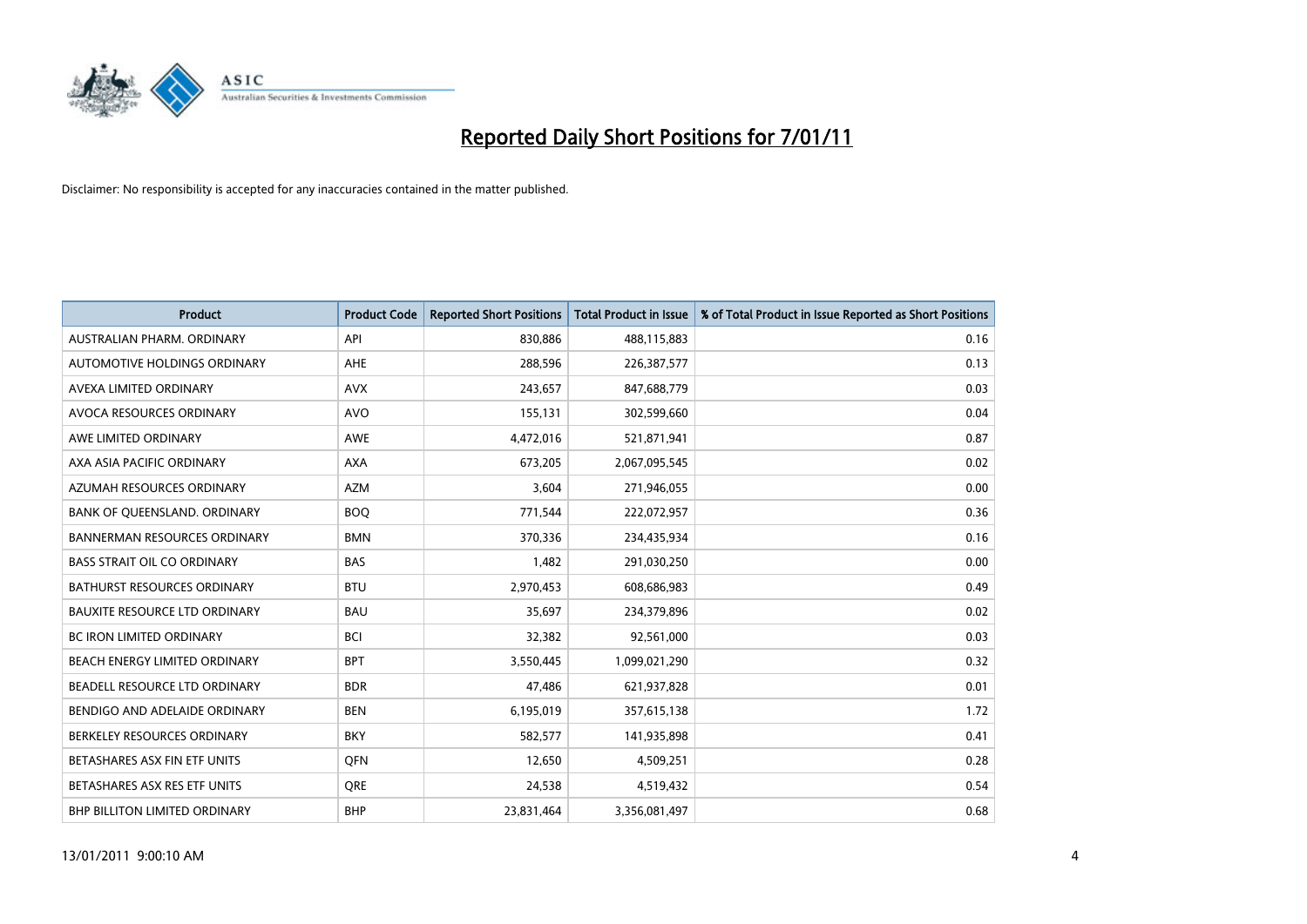

| <b>Product</b>                       | <b>Product Code</b> | <b>Reported Short Positions</b> | <b>Total Product in Issue</b> | % of Total Product in Issue Reported as Short Positions |
|--------------------------------------|---------------------|---------------------------------|-------------------------------|---------------------------------------------------------|
| <b>BILLABONG ORDINARY</b>            | <b>BBG</b>          | 9,456,931                       | 253,613,826                   | 3.68                                                    |
| <b>BIOTA HOLDINGS ORDINARY</b>       | <b>BTA</b>          | 1,663,633                       | 180,805,565                   | 0.92                                                    |
| <b>BISALLOY STEEL ORDINARY</b>       | <b>BIS</b>          | 84,480                          | 216,455,965                   | 0.04                                                    |
| BKI INVESTMENT LTD ORDINARY          | <b>BKI</b>          | 508                             | 420,919,092                   | 0.00                                                    |
| <b>BLACKTHORN RESOURCES ORDINARY</b> | <b>BTR</b>          | 35,848                          | 106,885,300                   | 0.03                                                    |
| <b>BLUESCOPE STEEL LTD ORDINARY</b>  | <b>BSL</b>          | 24,036,341                      | 1,842,207,385                 | 1.29                                                    |
| <b>BOART LONGYEAR ORDINARY</b>       | <b>BLY</b>          | 5,535,342                       | 461,163,412                   | 1.19                                                    |
| <b>BOOM LOGISTICS ORDINARY</b>       | <b>BOL</b>          | 337,999                         | 461,500,712                   | 0.07                                                    |
| BORAL LIMITED. ORDINARY              | <b>BLD</b>          | 21,559,626                      | 724,446,767                   | 2.99                                                    |
| BOTSWANA METALS LTD ORDINARY         | <b>BML</b>          | 7,000                           | 106,421,094                   | 0.01                                                    |
| <b>BOW ENERGY LIMITED ORDINARY</b>   | <b>BOW</b>          | 103,514                         | 348,972,041                   | 0.03                                                    |
| <b>BRADKEN LIMITED ORDINARY</b>      | <b>BKN</b>          | 490,133                         | 139,639,929                   | 0.37                                                    |
| <b>BRAMBLES LIMITED ORDINARY</b>     | <b>BXB</b>          | 8,182,074                       | 1,450,661,570                 | 0.56                                                    |
| BREVILLE GROUP LTD ORDINARY          | <b>BRG</b>          | 2,740                           | 129,615,322                   | 0.00                                                    |
| <b>BRICKWORKS LIMITED ORDINARY</b>   | <b>BKW</b>          | 19,817                          | 147,567,333                   | 0.01                                                    |
| <b>BROCKMAN RESOURCES ORDINARY</b>   | <b>BRM</b>          | 167,813                         | 144,793,151                   | 0.12                                                    |
| BT INVESTMENT MNGMNT ORDINARY        | <b>BTT</b>          | 11                              | 160,000,000                   | 0.00                                                    |
| BUNNINGS WAREHOUSE ORDINARY UNITS    | <b>BWP</b>          | 861,077                         | 427,042,646                   | 0.20                                                    |
| <b>BURU ENERGY ORDINARY</b>          | <b>BRU</b>          | 155,589                         | 182,780,549                   | 0.09                                                    |
| CABCHARGE AUSTRALIA ORDINARY         | CAB                 | 949,767                         | 120,437,014                   | 0.78                                                    |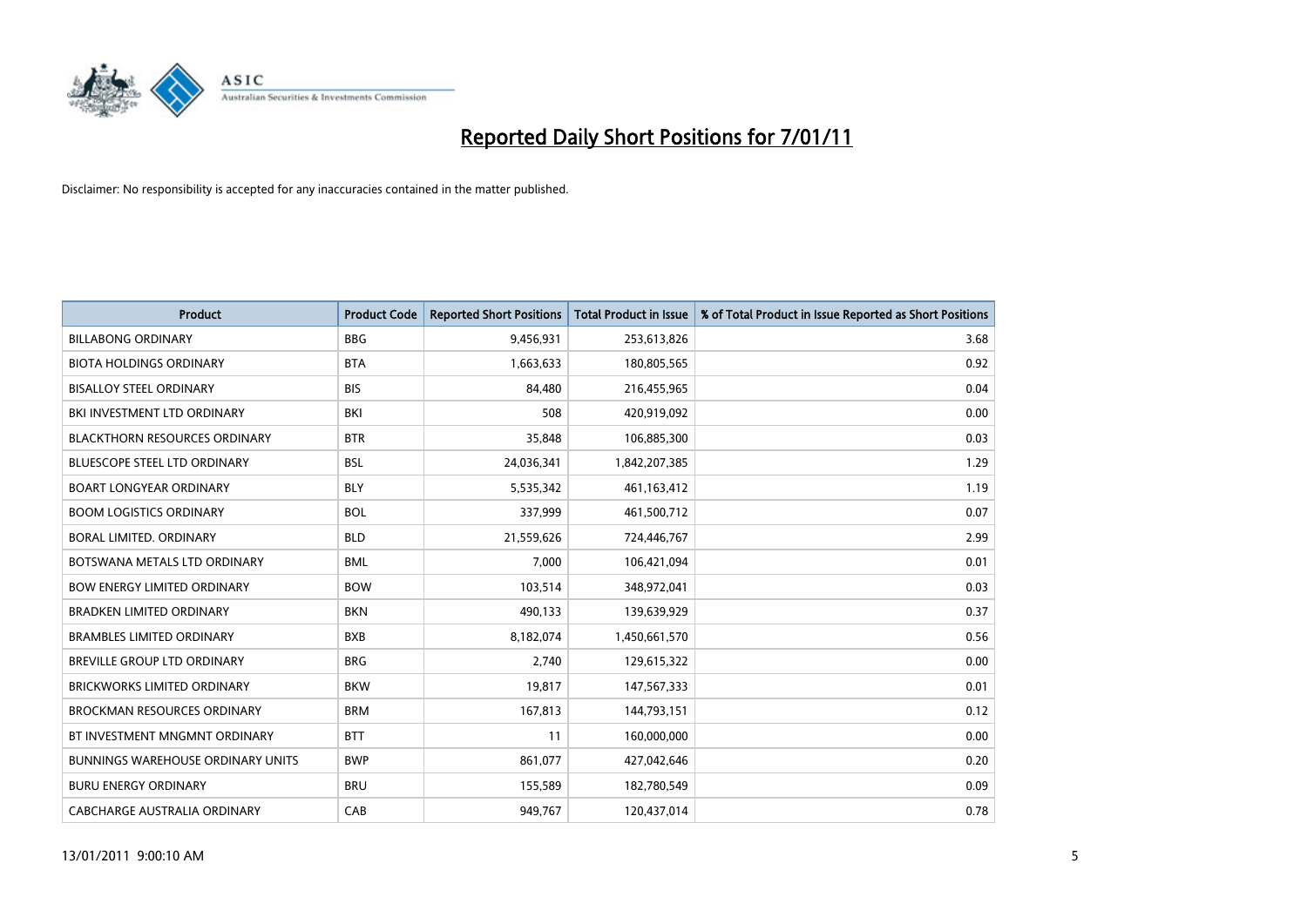

| <b>Product</b>                             | <b>Product Code</b> | <b>Reported Short Positions</b> | <b>Total Product in Issue</b> | % of Total Product in Issue Reported as Short Positions |
|--------------------------------------------|---------------------|---------------------------------|-------------------------------|---------------------------------------------------------|
| CALTEX AUSTRALIA ORDINARY                  | <b>CTX</b>          | 5,433,034                       | 270,000,000                   | 2.00                                                    |
| CAMPBELL BROTHERS ORDINARY                 | <b>CPB</b>          | 61,023                          | 67,503,411                    | 0.09                                                    |
| CAPE LAMBERT RES LTD ORDINARY              | <b>CFE</b>          | 849,633                         | 584,125,691                   | 0.14                                                    |
| <b>CARBON ENERGY ORDINARY</b>              | <b>CNX</b>          | 770,330                         | 640,569,620                   | 0.11                                                    |
| <b>CARDNO LIMITED ORDINARY</b>             | CDD                 | 18,824                          | 105,797,439                   | 0.01                                                    |
| CARNARVON PETROLEUM ORDINARY               | <b>CVN</b>          | 92,132                          | 687,820,634                   | 0.02                                                    |
| <b>CARNEGIE WAVE ENERGY ORDINARY</b>       | <b>CWE</b>          | 83,000                          | 626,487,627                   | 0.01                                                    |
| <b>CARPATHIAN RESOURCES ORDINARY</b>       | <b>CPN</b>          | 75,000                          | 265,533,501                   | 0.03                                                    |
| CARPENTARIA EXP. LTD ORDINARY              | CAP                 | 9,777                           | 94,341,301                    | 0.01                                                    |
| CARSALES.COM LTD ORDINARY                  | <b>CRZ</b>          | 2,591,065                       | 234,073,300                   | 1.10                                                    |
| CASH CONVERTERS ORD/DIV ACCESS             | CCV                 | 87,722                          | 379,761,025                   | 0.01                                                    |
| <b>CASPIAN OIL &amp; GAS ORDINARY</b>      | CIG                 | 50,000                          | 1,331,500,513                 | 0.00                                                    |
| CATALPA RESOURCES ORDINARY                 | CAH                 | 95,552                          | 162,832,907                   | 0.07                                                    |
| <b>CEC GROUP LIMITED ORDINARY</b>          | <b>CEG</b>          | 1,750                           | 79,662,662                    | 0.00                                                    |
| CELLNET GROUP ORDINARY                     | <b>CLT</b>          | 1,342                           | 69,875,723                    | 0.00                                                    |
| CENTRAL PETROLEUM ORDINARY                 | <b>CTP</b>          | 11,455                          | 982,298,842                   | 0.00                                                    |
| <b>CENTRO PROPERTIES UNITS/ORD STAPLED</b> | <b>CNP</b>          | 338,518                         | 972,414,514                   | 0.03                                                    |
| CENTRO RETAIL GROUP STAPLED SECURITIES     | <b>CER</b>          | 775,194                         | 2,286,399,424                 | 0.03                                                    |
| <b>CERAMIC FUEL CELLS ORDINARY</b>         | <b>CFU</b>          | 397,373                         | 1,201,353,566                 | 0.03                                                    |
| CFS RETAIL PROPERTY UNITS                  | <b>CFX</b>          | 32,247,762                      | 2,825,628,530                 | 1.14                                                    |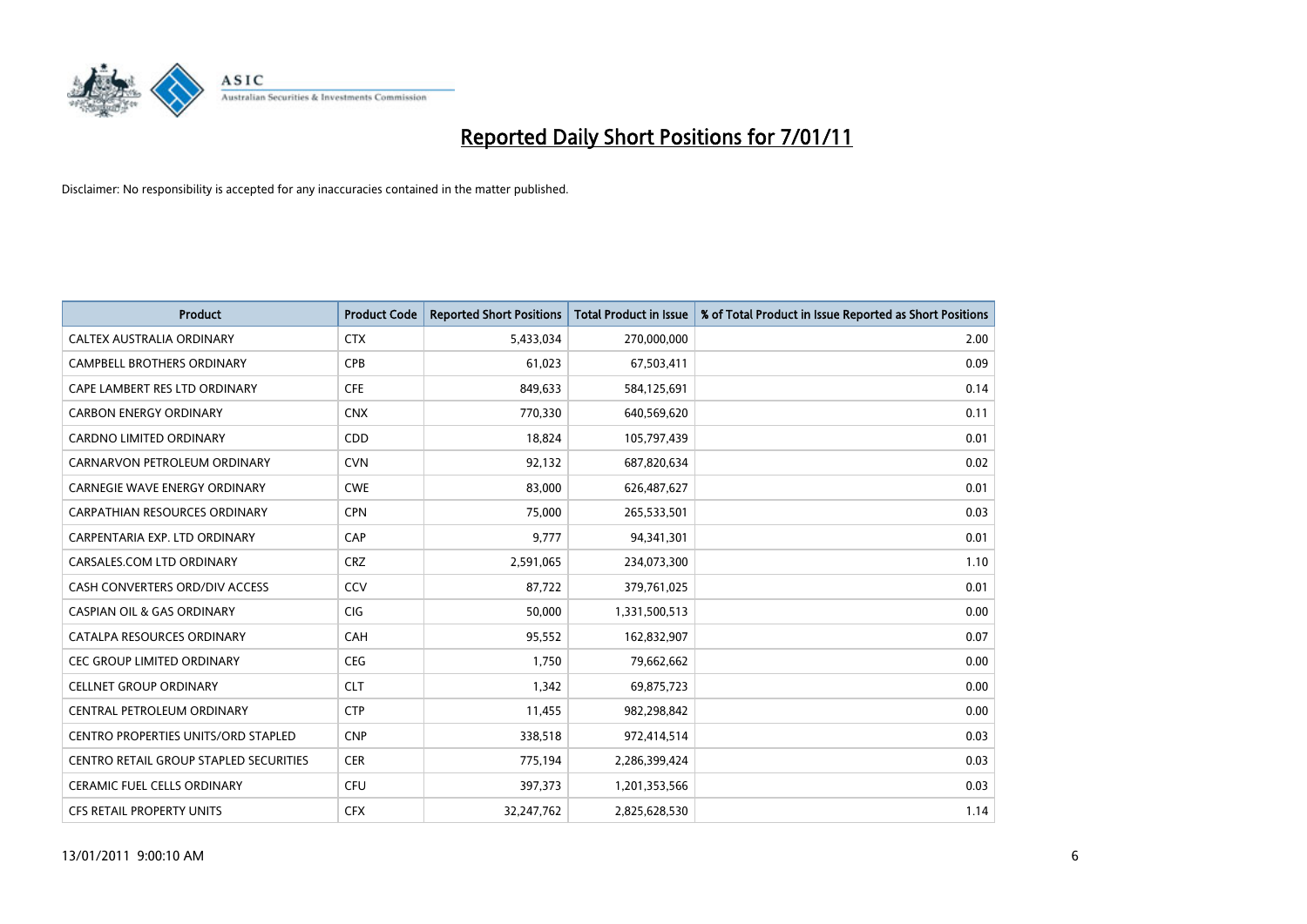

| <b>Product</b>                          | <b>Product Code</b> | <b>Reported Short Positions</b> | Total Product in Issue | % of Total Product in Issue Reported as Short Positions |
|-----------------------------------------|---------------------|---------------------------------|------------------------|---------------------------------------------------------|
| <b>CGA MINING LIMITED ORDINARY</b>      | CGX                 | 92,808                          | 333,265,726            | 0.03                                                    |
| <b>CHALICE GOLD MINES ORDINARY</b>      | <b>CHN</b>          | 54,500                          | 211,455,886            | 0.03                                                    |
| CHALLENGER DIV.PRO. STAPLED UNITS       | <b>CDI</b>          | 74,739                          | 913,426,007            | 0.00                                                    |
| CHALLENGER INFRAST. STAPLED UNITS       | <b>CIF</b>          | 19,216                          | 316,223,785            | 0.00                                                    |
| <b>CHALLENGER LIMITED ORDINARY</b>      | CGF                 | 5,024,847                       | 501,959,841            | 0.99                                                    |
| CHANDLER MACLEOD LTD ORDINARY           | <b>CMG</b>          | 11,970                          | 422,031,685            | 0.00                                                    |
| CHARTER HALL GROUP STAPLED US PROHIBIT. | <b>CHC</b>          | 900,424                         | 306,341,814            | 0.29                                                    |
| <b>CHARTER HALL OFFICE UNIT</b>         | C <sub>O</sub> O    | 1,373,600                       | 493,319,730            | 0.28                                                    |
| <b>CHARTER HALL RETAIL UNITS</b>        | <b>CQR</b>          | 433,377                         | 305,810,723            | 0.13                                                    |
| CHEMGENEX PHARMACEUT ORDINARY           | <b>CXS</b>          | 195,195                         | 283,348,870            | 0.07                                                    |
| CITADEL RESOURCE GRP ORDINARY           | CGG                 | 1,673,454                       | 2,420,045,889          | 0.07                                                    |
| CITIGOLD CORP LTD ORDINARY              | <b>CTO</b>          | 2,070,886                       | 1,040,278,301          | 0.20                                                    |
| CLINUVEL PHARMACEUT, ORDINARY           | CUV                 | 4.127                           | 30,379,956             | 0.01                                                    |
| <b>CLOUGH LIMITED ORDINARY</b>          | <b>CLO</b>          | 406.911                         | 770,906,269            | 0.04                                                    |
| <b>COAL &amp; ALLIED ORDINARY</b>       | <b>CNA</b>          | 16,941                          | 86,584,735             | 0.01                                                    |
| COAL OF AFRICA LTD ORDINARY             | <b>CZA</b>          | 2,228,797                       | 530,514,663            | 0.41                                                    |
| <b>COALSPUR MINES LTD ORDINARY</b>      | <b>CPL</b>          | 2,203,516                       | 484,329,575            | 0.46                                                    |
| COCA-COLA AMATIL ORDINARY               | <b>CCL</b>          | 3,332,174                       | 756,003,067            | 0.42                                                    |
| <b>COCHLEAR LIMITED ORDINARY</b>        | <b>COH</b>          | 1,159,604                       | 56,669,257             | 2.05                                                    |
| <b>COCKATOO COAL ORDINARY</b>           | <b>COK</b>          | 4,059,125                       | 1,016,096,908          | 0.40                                                    |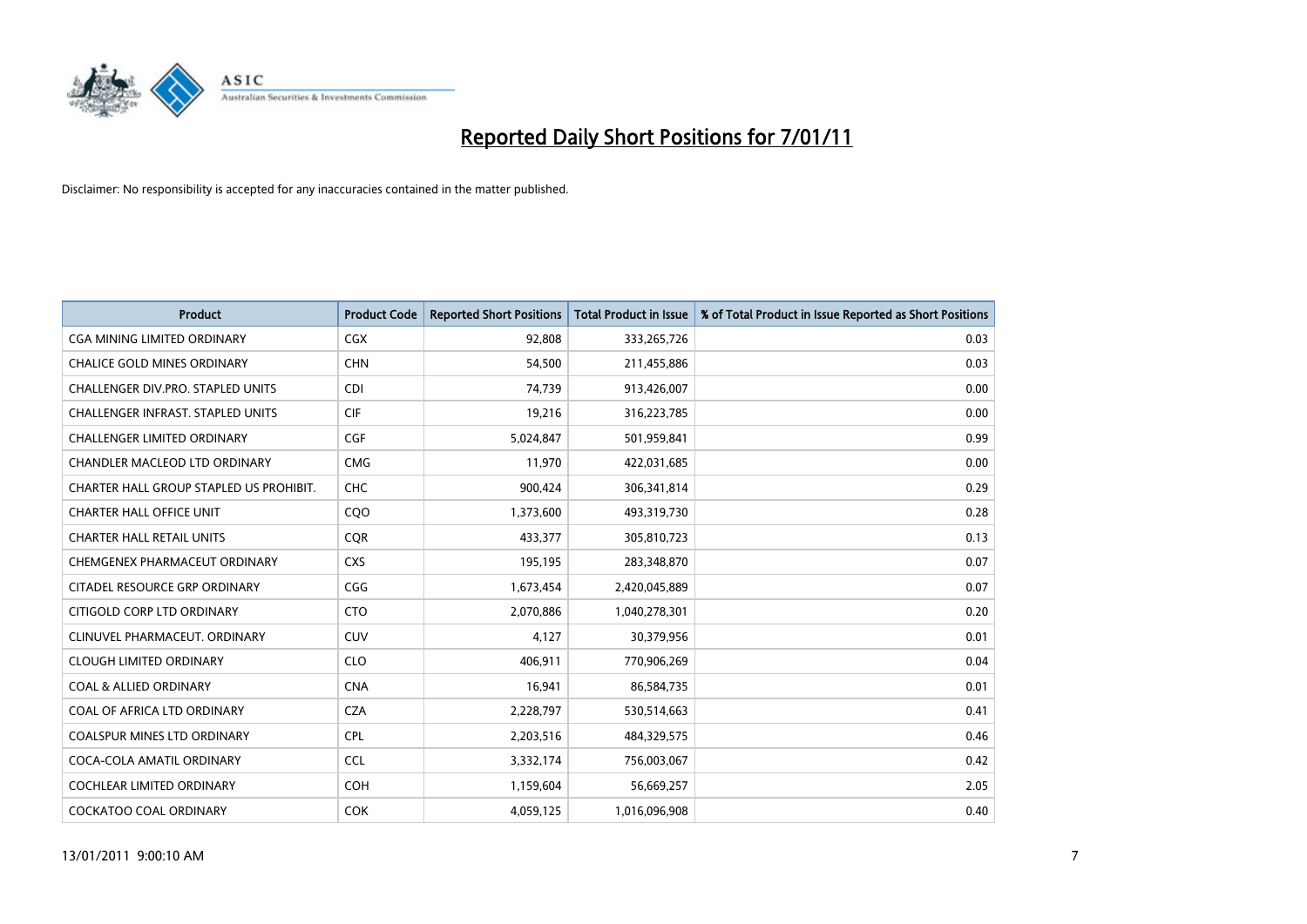

| <b>Product</b>                           | <b>Product Code</b> | <b>Reported Short Positions</b> | Total Product in Issue | % of Total Product in Issue Reported as Short Positions |
|------------------------------------------|---------------------|---------------------------------|------------------------|---------------------------------------------------------|
| <b>COFFEY INTERNATIONAL ORDINARY</b>     | COF                 | 23,216                          | 132,577,523            | 0.01                                                    |
| COMMONWEALTH BANK, ORDINARY              | <b>CBA</b>          | 12,121,343                      | 1,548,907,074          | 0.76                                                    |
| <b>COMMONWEALTH PROP ORDINARY UNITS</b>  | <b>CPA</b>          | 13,107,513                      | 2,449,599,711          | 0.53                                                    |
| <b>COMPASS RESOURCES ORDINARY</b>        | <b>CMR</b>          | 101,480                         | 147,402,920            | 0.07                                                    |
| <b>COMPUTERSHARE LTD ORDINARY</b>        | <b>CPU</b>          | 4,024,166                       | 555,664,059            | 0.71                                                    |
| CONNECTEAST GROUP STAPLED                | <b>CEU</b>          | 41,041,869                      | 3,940,145,951          | 1.05                                                    |
| CONSOLIDATED MEDIA, ORDINARY             | <b>CMI</b>          | 1,149,680                       | 561,834,996            | 0.21                                                    |
| <b>CONTANGO MICROCAP ORDINARY</b>        | <b>CTN</b>          | 7,500                           | 145,708,783            | 0.01                                                    |
| CONTINENTAL COAL LTD ORDINARY            | CCC                 | 308,386                         | 1,980,616,757          | 0.02                                                    |
| <b>COOPER ENERGY LTD ORDINARY</b>        | <b>COE</b>          | 104,399                         | 292,576,001            | 0.04                                                    |
| <b>COPPER STRIKE LTD ORDINARY</b>        | <b>CSE</b>          | 714                             | 129,455,571            | 0.00                                                    |
| <b>CORDLIFE LIMITED ORDINARY</b>         | CBB                 |                                 | 145,360,920            | 0.00                                                    |
| <b>COUNT FINANCIAL ORDINARY</b>          | COU                 | 28                              | 262,212,976            | 0.00                                                    |
| <b>CRANE GROUP LIMITED ORDINARY</b>      | <b>CRG</b>          | 1,221,103                       | 79,110,667             | 1.53                                                    |
| <b>CROMWELL GROUP STAPLED SECURITIES</b> | <b>CMW</b>          | 198,252                         | 910,985,951            | 0.02                                                    |
| <b>CROWN LIMITED ORDINARY</b>            | <b>CWN</b>          | 2,334,502                       | 754,131,800            | 0.29                                                    |
| <b>CSG LIMITED ORDINARY</b>              | CSV                 | 485,505                         | 244,928,695            | 0.19                                                    |
| <b>CSL LIMITED ORDINARY</b>              | <b>CSL</b>          | 9,605,062                       | 546,063,170            | 1.73                                                    |
| <b>CSR LIMITED ORDINARY</b>              | <b>CSR</b>          | 4,263,396                       | 1,517,909,514          | 0.27                                                    |
| <b>CUDECO LIMITED ORDINARY</b>           | CDU                 | 487.962                         | 145,412,643            | 0.33                                                    |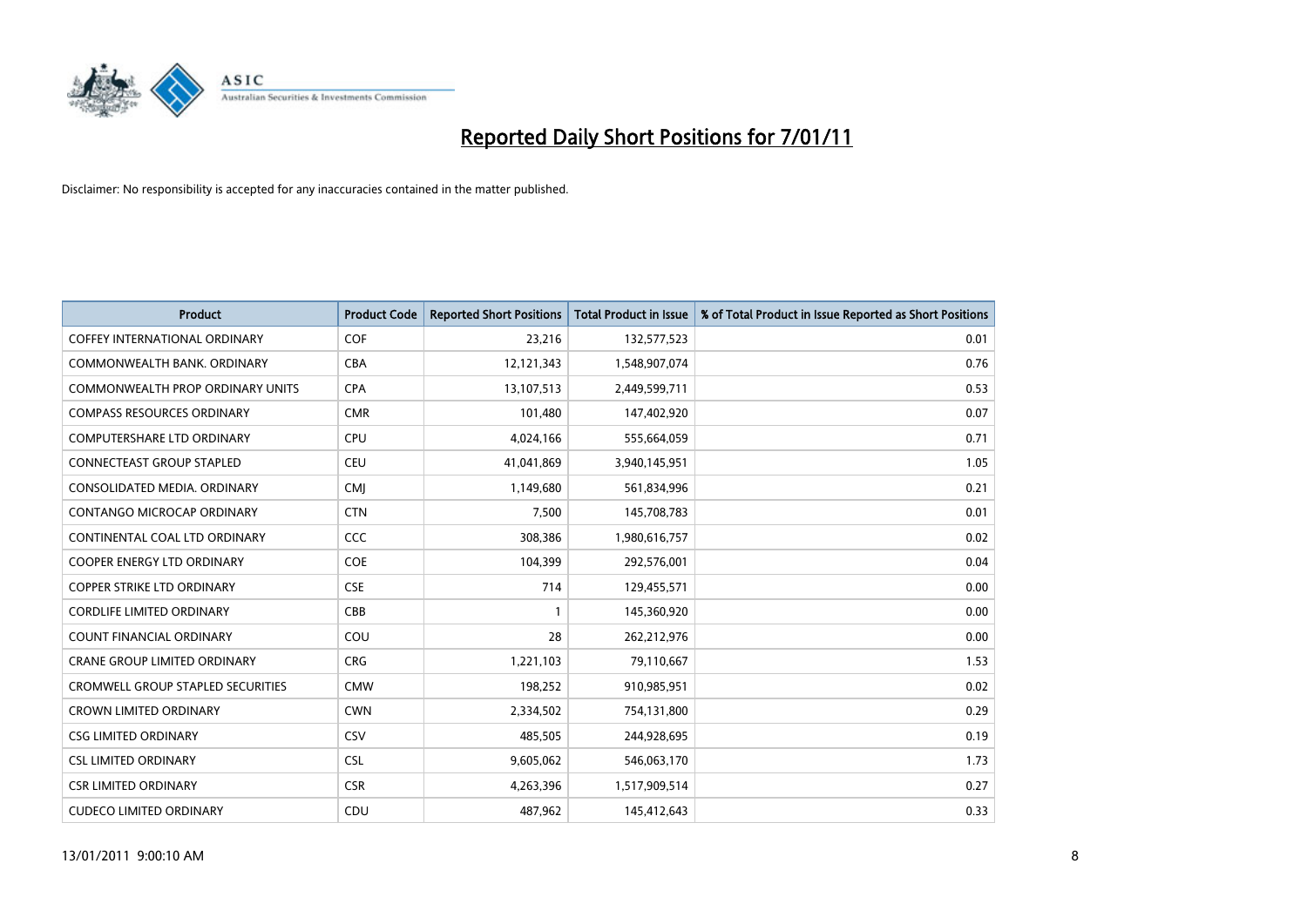

| <b>Product</b>                       | <b>Product Code</b> | <b>Reported Short Positions</b> | <b>Total Product in Issue</b> | % of Total Product in Issue Reported as Short Positions |
|--------------------------------------|---------------------|---------------------------------|-------------------------------|---------------------------------------------------------|
| <b>CUSTOMERS LIMITED ORDINARY</b>    | <b>CUS</b>          | 101,007                         | 134,869,357                   | 0.07                                                    |
| DART ENERGY LTD ORDINARY             | <b>DTE</b>          | 109,039                         | 548,188,184                   | 0.02                                                    |
| DAVID JONES LIMITED ORDINARY         | <b>DJS</b>          | 12,972,583                      | 514,034,694                   | 2.53                                                    |
| <b>DECMIL GROUP LIMITED ORDINARY</b> | <b>DCG</b>          | 17,397                          | 124,204,568                   | 0.01                                                    |
| DEEP YELLOW LIMITED ORDINARY         | DYL                 | 205,485                         | 1,126,534,458                 | 0.02                                                    |
| DEVINE LIMITED ORDINARY              | <b>DVN</b>          | 1,000                           | 634,918,223                   | 0.00                                                    |
| DEXUS PROPERTY GROUP STAPLED UNITS   | <b>DXS</b>          | 4,140,908                       | 4,839,024,176                 | 0.09                                                    |
| DISCOVERY METALS LTD ORDINARY        | <b>DML</b>          | 180,581                         | 436,628,231                   | 0.04                                                    |
| DOMINION MINING ORDINARY             | <b>DOM</b>          | 72,480                          | 103,520,259                   | 0.07                                                    |
| DOMINO PIZZA ENTERPR ORDINARY        | <b>DMP</b>          | 3                               | 68,407,674                    | 0.00                                                    |
| DOWNER EDI LIMITED ORDINARY          | <b>DOW</b>          | 2,046,542                       | 343,178,483                   | 0.60                                                    |
| DUET GROUP STAPLED US PROHIBIT.      | <b>DUE</b>          | 1,228,491                       | 887,304,690                   | 0.13                                                    |
| DULUXGROUP LIMITED ORDINARY          | <b>DLX</b>          | 880,281                         | 367,456,259                   | 0.24                                                    |
| DWS ADVANCED ORDINARY                | <b>DWS</b>          | 78,075                          | 132,362,763                   | 0.06                                                    |
| DYESOL LIMITED ORDINARY              | <b>DYE</b>          | 204,306                         | 143,384,818                   | 0.14                                                    |
| <b>EASTERN STAR GAS ORDINARY</b>     | ESG                 | 2,174,979                       | 991,567,041                   | 0.19                                                    |
| EDT RETAIL TRUST UNITS               | <b>EDT</b>          | 99,457                          | 4,700,290,868                 | 0.00                                                    |
| ELDERS LIMITED ORDINARY              | <b>ELD</b>          | 13,797,679                      | 448,598,480                   | 3.06                                                    |
| ELDORADO GOLD CORP CDI 1:1           | EAU                 | 30,817                          | 20,358,131                    | 0.16                                                    |
| ELEMENTOS LIMITED ORDINARY           | <b>ELT</b>          | 8                               | 48,685,454                    | 0.00                                                    |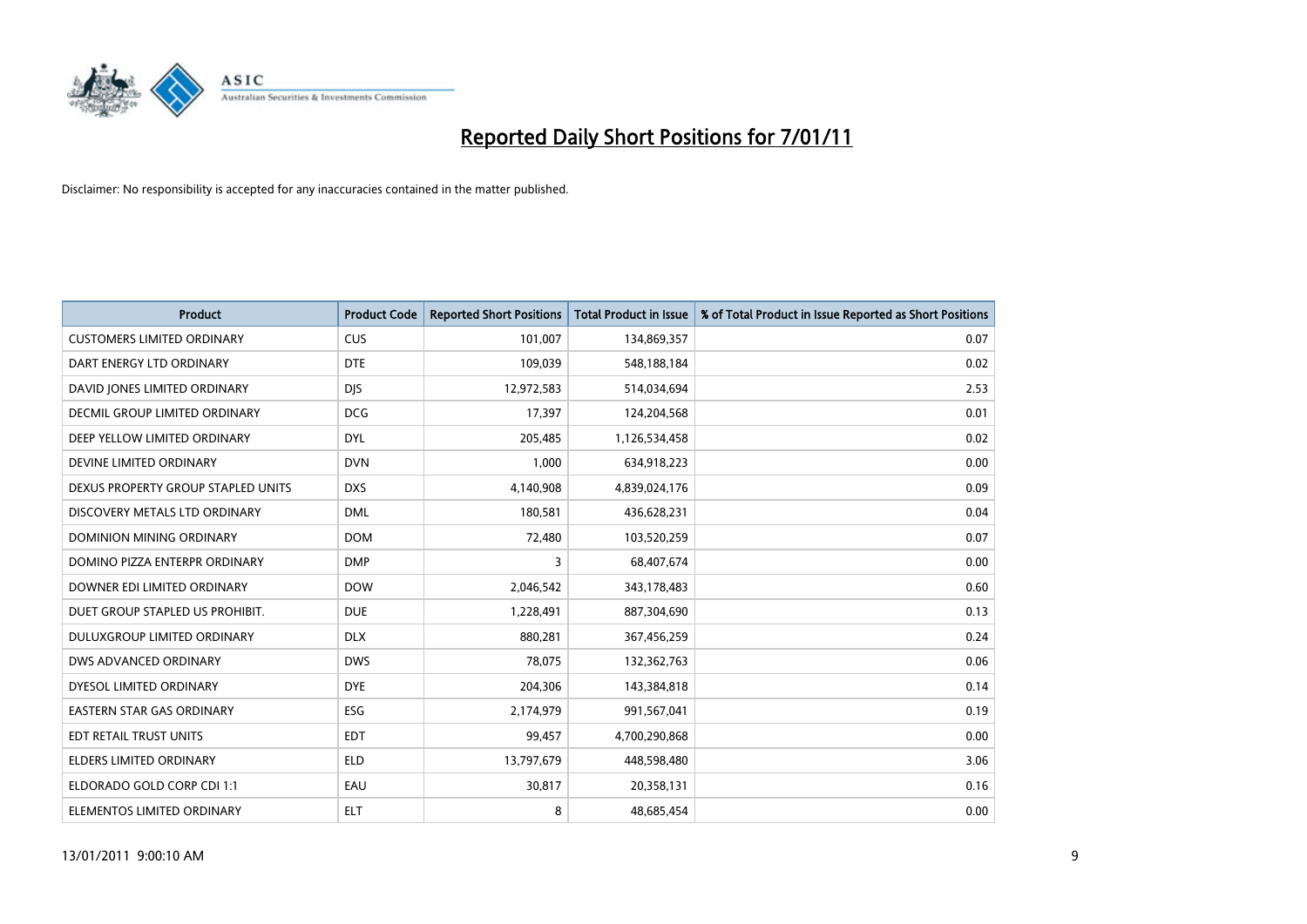

| <b>Product</b>                            | <b>Product Code</b> | <b>Reported Short Positions</b> | <b>Total Product in Issue</b> | % of Total Product in Issue Reported as Short Positions |
|-------------------------------------------|---------------------|---------------------------------|-------------------------------|---------------------------------------------------------|
| ELIXIR PETROLEUM LTD ORDINARY             | <b>EXR</b>          | 324,400                         | 188,988,472                   | 0.17                                                    |
| <b>EMECO HOLDINGS ORDINARY</b>            | <b>EHL</b>          | 1,337,531                       | 631,237,586                   | 0.21                                                    |
| <b>ENERGY RESOURCES ORDINARY 'A'</b>      | <b>ERA</b>          | 1,397,277                       | 190,737,934                   | 0.74                                                    |
| ENERGY WORLD CORPOR. ORDINARY             | <b>EWC</b>          | 7,293,109                       | 1,561,166,672                 | 0.47                                                    |
| <b>ENTEK ENERGY LTD ORDINARY</b>          | <b>ETE</b>          | 489,903                         | 287,692,535                   | 0.17                                                    |
| <b>ENTELLECT SOLUTIONS ORDINARY</b>       | <b>ESN</b>          | 464,050                         | 1,740,334,200                 | 0.03                                                    |
| ENVESTRA LIMITED ORDINARY                 | <b>ENV</b>          | 1,898,972                       | 1,430,398,609                 | 0.14                                                    |
| EQUINOX MINERALS LTD CHESS DEPOSITARY INT | EON                 | 2,890,645                       | 818,876,869                   | 0.36                                                    |
| <b>EVEREST FINANCIAL ORDINARY</b>         | <b>EFG</b>          | 4,300                           | 251,442,316                   | 0.00                                                    |
| <b>EXTRACT RESOURCES ORDINARY</b>         | <b>EXT</b>          | 305,348                         | 243,302,298                   | 0.12                                                    |
| <b>EZENET LIMITED ORDINARY</b>            | EZE                 | 104,179                         | 144,111,710                   | 0.07                                                    |
| FAIRFAX MEDIA LTD ORDINARY                | <b>FXI</b>          | 289,619,558                     | 2,351,955,725                 | 12.29                                                   |
| FANTASTIC HOLDINGS ORDINARY               | <b>FAN</b>          | 3,000                           | 102,739,538                   | 0.00                                                    |
| FERRAUS LIMITED ORDINARY                  | <b>FRS</b>          | 370                             | 205,700,890                   | 0.00                                                    |
| FISHER & PAYKEL APP. ORDINARY             | <b>FPA</b>          | 10,745,752                      | 724,235,162                   | 1.49                                                    |
| FISHER & PAYKEL H. ORDINARY               | <b>FPH</b>          | 1,905,817                       | 520,409,135                   | 0.37                                                    |
| FKP PROPERTY GROUP STAPLED SECURITIES     | <b>FKP</b>          | 9,262,779                       | 1,174,033,185                 | 0.79                                                    |
| FLEETWOOD CORP ORDINARY                   | <b>FWD</b>          | 43,669                          | 57,281,484                    | 0.07                                                    |
| FLETCHER BUILDING ORDINARY                | <b>FBU</b>          | 2,581,275                       | 611,250,393                   | 0.42                                                    |
| FLEXIGROUP LIMITED ORDINARY               | <b>FXL</b>          | 81,338                          | 275,472,492                   | 0.03                                                    |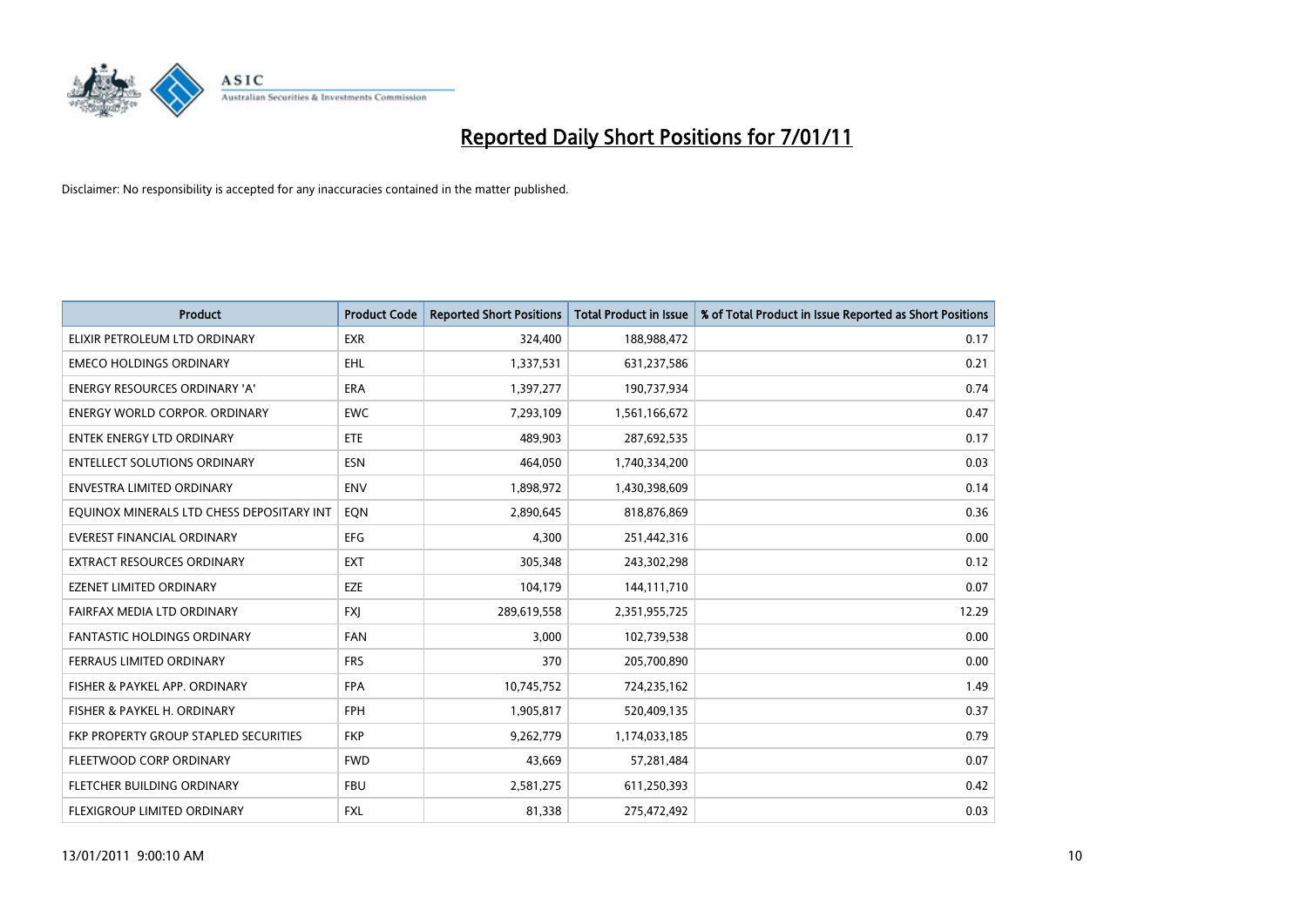

| <b>Product</b>                       | <b>Product Code</b> | <b>Reported Short Positions</b> | <b>Total Product in Issue</b> | % of Total Product in Issue Reported as Short Positions |
|--------------------------------------|---------------------|---------------------------------|-------------------------------|---------------------------------------------------------|
| <b>FLIGHT CENTRE ORDINARY</b>        | <b>FLT</b>          | 2,726,319                       | 99,791,411                    | 2.74                                                    |
| FLINDERS MINES LTD ORDINARY          | <b>FMS</b>          | 21,439,639                      | 1,820,329,571                 | 1.18                                                    |
| <b>FORGE GROUP LIMITED ORDINARY</b>  | <b>FGE</b>          | 1,966                           | 82,844,014                    | 0.00                                                    |
| FORTE ENERGY NL ORDINARY             | <b>FTE</b>          | 2,658,986                       | 582,658,031                   | 0.46                                                    |
| FORTESCUE METALS GRP ORDINARY        | <b>FMG</b>          | 7,689,096                       | 3,112,592,409                 | 0.24                                                    |
| <b>FOSTER'S GROUP ORDINARY</b>       | FGL                 | 12,324,399                      | 1,935,386,127                 | 0.65                                                    |
| FTD CORPORATION ORDINARY             | <b>FTD</b>          | 8,088                           | 100,421,069                   | 0.01                                                    |
| <b>FUNTASTIC LIMITED ORDINARY</b>    | <b>FUN</b>          | 322,528                         | 340,997,682                   | 0.09                                                    |
| <b>G.U.D. HOLDINGS ORDINARY</b>      | <b>GUD</b>          | 308,139                         | 68,426,721                    | 0.46                                                    |
| <b>GALAXY RESOURCES ORDINARY</b>     | <b>GXY</b>          | 547,406                         | 192,403,358                   | 0.27                                                    |
| <b>GEODYNAMICS LIMITED ORDINARY</b>  | GDY                 | 179,294                         | 333,643,956                   | 0.05                                                    |
| <b>GINDALBIE METALS LTD ORDINARY</b> | <b>GBG</b>          | 8,090,223                       | 935,215,590                   | 0.86                                                    |
| <b>GIRALIA RESOURCES NL ORDINARY</b> | GIR                 | 311,318                         | 181,160,170                   | 0.17                                                    |
| <b>GLOBAL MINING ORDINARY</b>        | <b>GMI</b>          | 8,951                           | 191,820,968                   | 0.00                                                    |
| <b>GLOUCESTER COAL ORDINARY</b>      | GCL                 | 258,387                         | 140,447,062                   | 0.18                                                    |
| <b>GME RESOURCES LTD ORDINARY</b>    | <b>GME</b>          | 800                             | 302,352,750                   | 0.00                                                    |
| <b>GOLD ONE INT LTD ORDINARY</b>     | GDO                 | 55,464                          | 806,875,987                   | 0.01                                                    |
| <b>GOLDEN GATE PETROL ORDINARY</b>   | GGP                 | 11,538                          | 1,080,159,955                 | 0.00                                                    |
| <b>GOLDEN WEST RESOURCE ORDINARY</b> | <b>GWR</b>          | 1,617                           | 189,606,127                   | 0.00                                                    |
| <b>GOODMAN FIELDER, ORDINARY</b>     | <b>GFF</b>          | 12,946,486                      | 1,380,386,438                 | 0.95                                                    |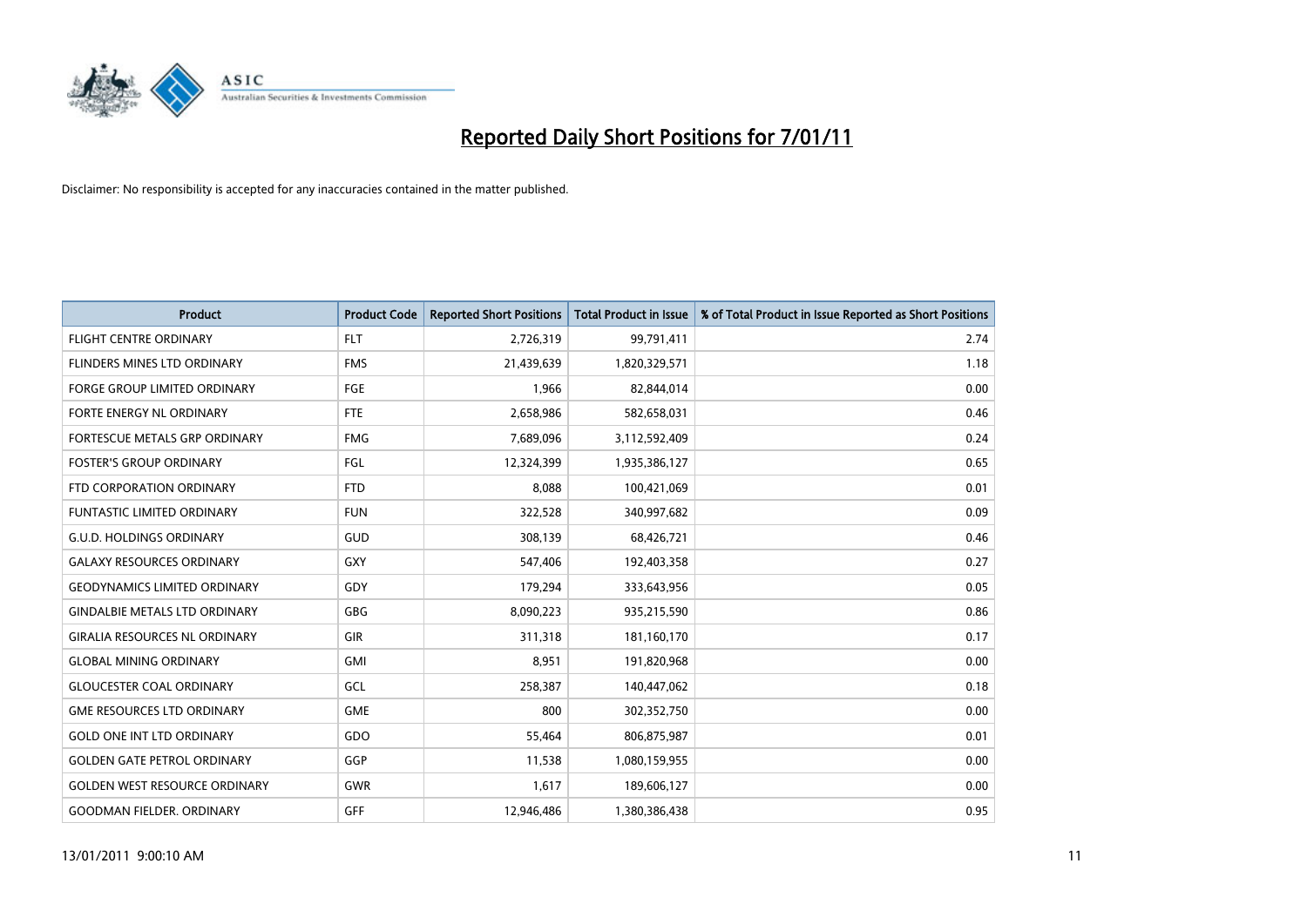

| <b>Product</b>                               | <b>Product Code</b> | <b>Reported Short Positions</b> | Total Product in Issue | % of Total Product in Issue Reported as Short Positions |
|----------------------------------------------|---------------------|---------------------------------|------------------------|---------------------------------------------------------|
| <b>GOODMAN GROUP STAPLED US PROHIBIT.</b>    | <b>GMG</b>          | 6,434,618                       | 6,893,007,207          | 0.08                                                    |
| <b>GPT GROUP STAPLED SEC.</b>                | <b>GPT</b>          | 8,034,722                       | 1,855,529,431          | 0.43                                                    |
| <b>GRAINCORP LIMITED A CLASS ORDINARY</b>    | <b>GNC</b>          | 789,081                         | 198,318,900            | 0.40                                                    |
| <b>GRANGE RESOURCES. ORDINARY</b>            | <b>GRR</b>          | 1,351,957                       | 1,152,077,403          | 0.11                                                    |
| <b>GREENCAP LIMITED ORDINARY</b>             | GCG                 |                                 | 262,515,385            | 0.00                                                    |
| <b>GREENLAND MIN EN LTD ORDINARY</b>         | GGG                 | 450,612                         | 288,672,163            | 0.15                                                    |
| <b>GRYPHON MINERALS LTD ORDINARY</b>         | GRY                 | 154,751                         | 292,472,058            | 0.06                                                    |
| GUINNESS PEAT GROUP. CHESS DEPOSITARY INT    | GPG                 | 55                              | 291,115,957            | 0.00                                                    |
| <b>GUNNS LIMITED ORDINARY</b>                | <b>GNS</b>          | 13,000,530                      | 848,401,559            | 1.52                                                    |
| <b>GWA GROUP LTD ORDINARY</b>                | <b>GWA</b>          | 2,995,547                       | 301,102,514            | 1.00                                                    |
| HARVEY NORMAN ORDINARY                       | <b>HVN</b>          | 29,870,305                      | 1,062,316,784          | 2.81                                                    |
| HASTIE GROUP LIMITED ORDINARY                | <b>HST</b>          | 890,463                         | 239,781,419            | 0.36                                                    |
| <b>HASTINGS DIVERSIFIED STAPLED SECURITY</b> | <b>HDF</b>          | 555,936                         | 518,300,758            | 0.10                                                    |
| <b>HEARTWARE INT INC CDI 35:1</b>            | <b>HIN</b>          | 272,008                         | 66,059,280             | 0.41                                                    |
| <b>HENDERSON GROUP CDI 1:1</b>               | <b>HGG</b>          | 5,580,417                       | 554,228,264            | 0.99                                                    |
| HFA HOLDINGS LIMITED ORDINARY                | <b>HFA</b>          | 1,872,195                       | 469,330,170            | 0.39                                                    |
| <b>HIGHLANDS PACIFIC ORDINARY</b>            | <b>HIG</b>          | 2,382,804                       | 685,582,148            | 0.35                                                    |
| HILLS HOLDINGS LTD ORDINARY                  | <b>HIL</b>          | 625,529                         | 248,676,841            | 0.24                                                    |
| HORIZON OIL LIMITED ORDINARY                 | <b>HZN</b>          | 2,657,853                       | 1,130,311,515          | 0.23                                                    |
| HUNNU COAL LIMITED ORDINARY                  | <b>HUN</b>          | 63,033                          | 182,565,002            | 0.03                                                    |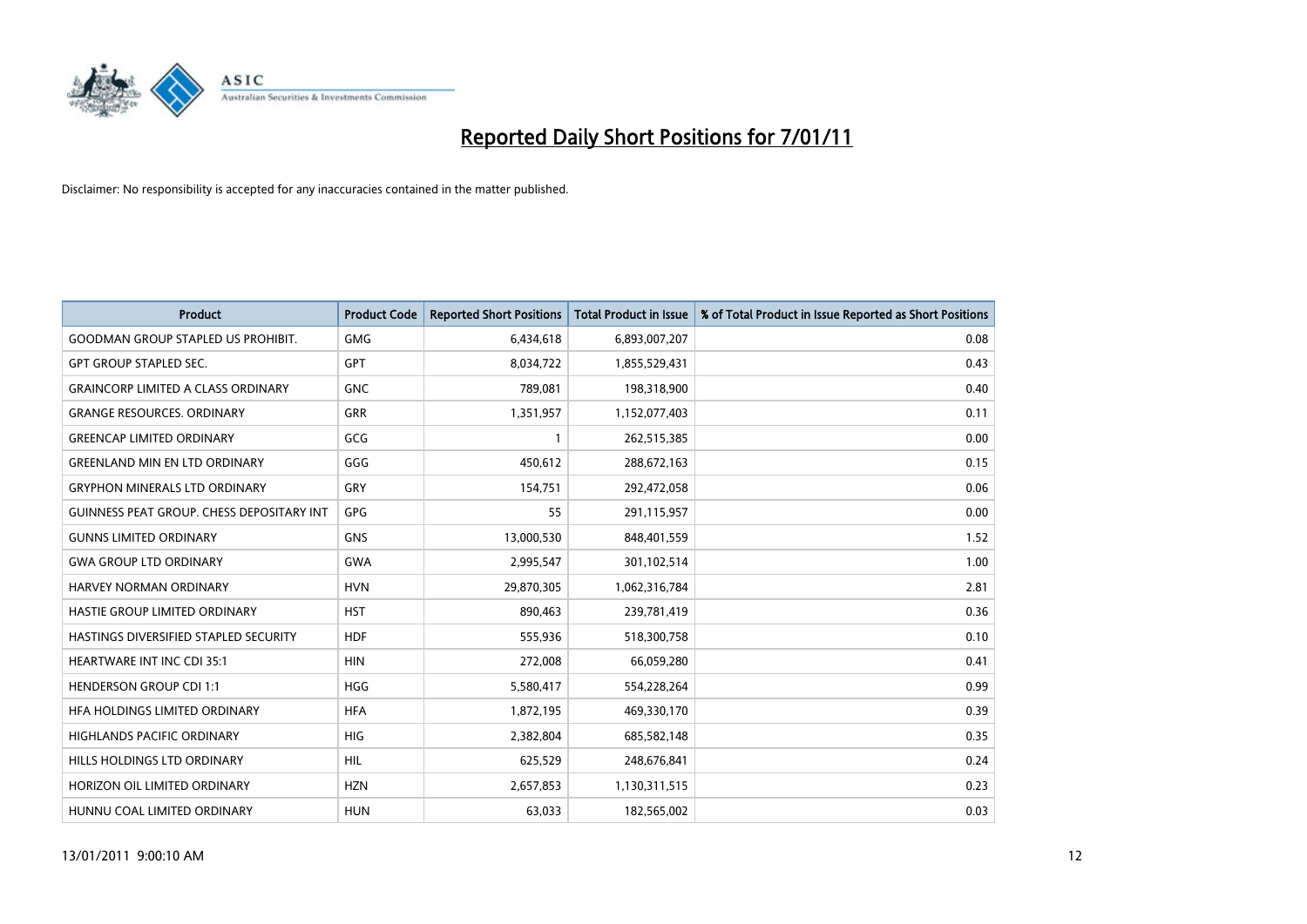

| <b>Product</b>                           | <b>Product Code</b> | <b>Reported Short Positions</b> | <b>Total Product in Issue</b> | % of Total Product in Issue Reported as Short Positions |
|------------------------------------------|---------------------|---------------------------------|-------------------------------|---------------------------------------------------------|
| <b>ICON ENERGY LIMITED ORDINARY</b>      | <b>ICN</b>          | 67,000                          | 469,301,394                   | 0.01                                                    |
| <b>IINET LIMITED ORDINARY</b>            | <b>IIN</b>          | 1,063,825                       | 151,971,119                   | 0.69                                                    |
| <b>ILUKA RESOURCES ORDINARY</b>          | ILU                 | 4,141,702                       | 418,700,517                   | 0.96                                                    |
| IMF (AUSTRALIA) LTD ORDINARY             | <b>IMF</b>          | 330,137                         | 122,496,819                   | 0.27                                                    |
| <b>IMX RESOURCES LTD ORDINARY</b>        | <b>IXR</b>          | 20,000                          | 262,552,803                   | 0.01                                                    |
| <b>INCITEC PIVOT ORDINARY</b>            | <b>IPL</b>          | 4,334,431                       | 1,628,730,107                 | 0.27                                                    |
| <b>INDAGO RESOURCES LTD ORDINARY</b>     | <b>IDG</b>          | 8.179                           | 5,478,823                     | 0.15                                                    |
| <b>INDEPENDENCE GROUP ORDINARY</b>       | <b>IGO</b>          | 273,922                         | 138,777,305                   | 0.19                                                    |
| INDOPHIL RESOURCES ORDINARY              | <b>IRN</b>          | 379,957                         | 471,445,763                   | 0.08                                                    |
| <b>INDUSTREA LIMITED ORDINARY</b>        | IDL                 | 1,129,603                       | 363,878,295                   | 0.30                                                    |
| <b>INFIGEN ENERGY STAPLED SECURITIES</b> | <b>IFN</b>          | 4,826,977                       | 761,222,569                   | 0.63                                                    |
| ING INDUSTRIAL FUND UNITS                | <b>IIF</b>          | 7,949,259                       | 2,592,249,647                 | 0.31                                                    |
| ING OFFICE FUND STAPLED SECURITIES       | <b>IOF</b>          | 6,436,684                       | 2,729,071,212                 | 0.23                                                    |
| ING RE COM GROUP STAPLED SECURITIES      | <b>ILF</b>          | 9,075                           | 441,029,194                   | 0.00                                                    |
| <b>INSURANCE AUSTRALIA ORDINARY</b>      | IAG                 | 2,659,072                       | 2,079,034,021                 | 0.09                                                    |
| INTEGRA MINING LTD. ORDINARY             | <b>IGR</b>          | 4,484,456                       | 757,692,394                   | 0.60                                                    |
| <b>INTREPID MINES ORDINARY</b>           | <b>IAU</b>          | 1,959,524                       | 515,342,872                   | 0.37                                                    |
| <b>INVOCARE LIMITED ORDINARY</b>         | <b>IVC</b>          | 1,016,030                       | 102,421,288                   | 0.99                                                    |
| <b>ION LIMITED ORDINARY</b>              | <b>ION</b>          | 164,453                         | 256,365,105                   | 0.06                                                    |
| <b>IOOF HOLDINGS LTD ORDINARY</b>        | <b>IFL</b>          | 1,432,182                       | 229,794,395                   | 0.61                                                    |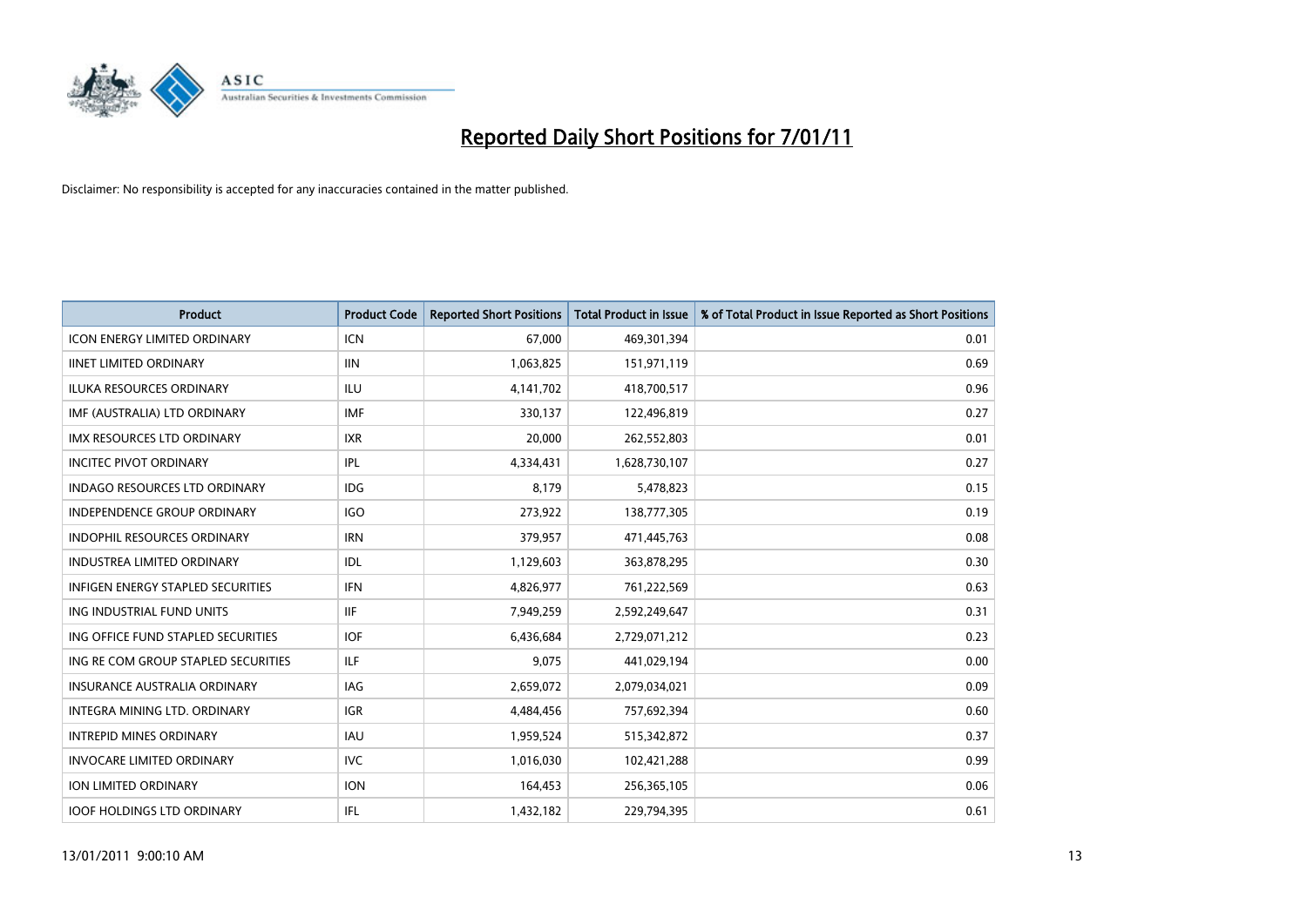

| <b>Product</b>                                  | <b>Product Code</b> | <b>Reported Short Positions</b> | Total Product in Issue | % of Total Product in Issue Reported as Short Positions |
|-------------------------------------------------|---------------------|---------------------------------|------------------------|---------------------------------------------------------|
| <b>IRESS MARKET TECH. ORDINARY</b>              | <b>IRE</b>          | 2,063,439                       | 126,018,142            | 1.63                                                    |
| <b>IRON ORE HOLDINGS ORDINARY</b>               | <b>IOH</b>          | 32,358                          | 137,548,774            | 0.02                                                    |
| ISHARES MSCI AUS 200 ISHARES MSCI AUS 200       | <b>IOZ</b>          | 41,266                          | 2,025,000              | 2.04                                                    |
| <b>ISHARES MSCI EAFE CDI 1:1</b>                | <b>IVE</b>          | 74,419                          | 590,400,000            | 0.01                                                    |
| ISHARES S&P 500 CDI 1:1                         | <b>IVV</b>          | 13,650                          | 116,350,000            | 0.01                                                    |
| <b>ISOFT GROUP LIMITED ORDINARY</b>             | <b>ISF</b>          | 4,909,058                       | 1,070,595,874          | 0.45                                                    |
| <b>IVANHOE AUSTRALIA ORDINARY</b>               | <b>IVA</b>          | 308.754                         | 418,410,103            | 0.07                                                    |
| <b>JABIRU METALS LTD ORDINARY</b>               | <b>JML</b>          | 90,070                          | 552,619,180            | 0.01                                                    |
| <b>JAMES HARDIE INDUST CHESS DEPOSITARY INT</b> | <b>IHX</b>          | 16,674,874                      | 436,128,074            | 3.80                                                    |
| <b>IAMESON RESOURCES ORDINARY</b>               | <b>JAL</b>          | 1,600,000                       | 95,828,865             | 1.67                                                    |
| <b>JB HI-FI LIMITED ORDINARY</b>                | <b>IBH</b>          | 8,474,297                       | 109,223,945            | 7.76                                                    |
| <b>KAGARA LTD ORDINARY</b>                      | KZL                 | 1,401,986                       | 707,789,717            | 0.19                                                    |
| KAROON GAS AUSTRALIA ORDINARY                   | <b>KAR</b>          | 175,809                         | 217,295,769            | 0.07                                                    |
| KASBAH RESOURCES ORDINARY                       | KAS                 | 86.378                          | 362,312,596            | 0.02                                                    |
| KATHMANDU HOLD LTD ORDINARY                     | <b>KMD</b>          | 332,130                         | 200,000,000            | 0.16                                                    |
| <b>KEYBRIDGE CAPITAL ORDINARY</b>               | <b>KBC</b>          | 5,999                           | 172,070,564            | 0.00                                                    |
| KIMBERLEY METALS LTD ORDINARY                   | <b>KBL</b>          | 2,350                           | 161,356,672            | 0.00                                                    |
| KINGSGATE CONSOLID. ORDINARY                    | <b>KCN</b>          | 1,539,306                       | 102,286,251            | 1.50                                                    |
| KINGSROSE MINING LTD ORDINARY                   | <b>KRM</b>          | 77,368                          | 251,335,560            | 0.03                                                    |
| LEIGHTON HOLDINGS ORDINARY                      | LEI                 | 4,481,433                       | 302,191,299            | 1.47                                                    |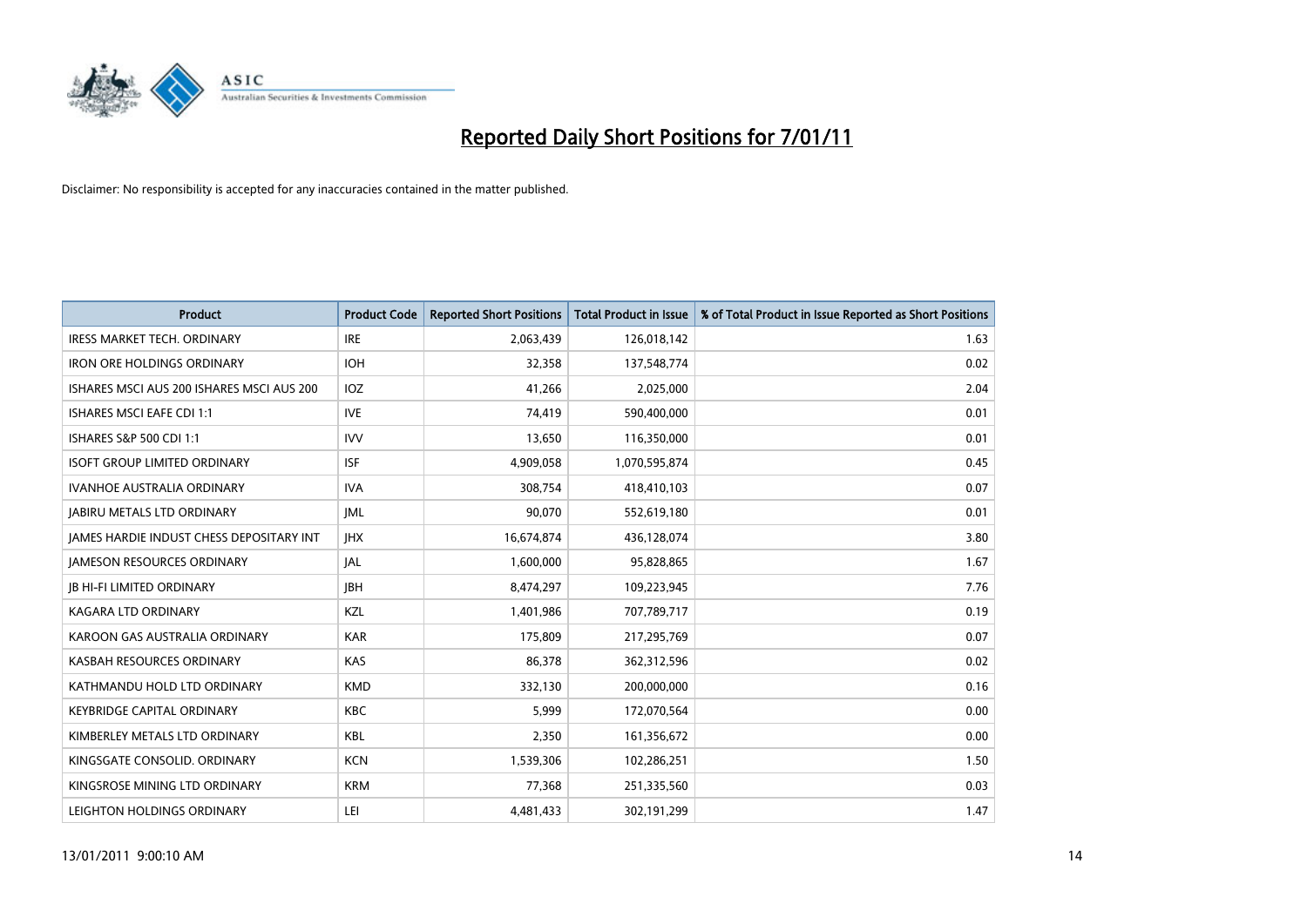

| <b>Product</b>                        | <b>Product Code</b> | <b>Reported Short Positions</b> | <b>Total Product in Issue</b> | % of Total Product in Issue Reported as Short Positions |
|---------------------------------------|---------------------|---------------------------------|-------------------------------|---------------------------------------------------------|
| LEND LEASE GROUP UNIT/ORD STAPLED     | LLC                 | 1,267,426                       | 565,558,754                   | 0.21                                                    |
| LINC ENERGY LTD ORDINARY              | <b>LNC</b>          | 5,739,861                       | 499,252,239                   | 1.13                                                    |
| LYNAS CORPORATION ORDINARY            | <b>LYC</b>          | 43,998,819                      | 1,662,499,093                 | 2.65                                                    |
| M2 TELECOMMUNICATION ORDINARY         | <b>MTU</b>          | 1,100                           | 122,827,336                   | 0.00                                                    |
| MACARTHUR COAL ORDINARY               | <b>MCC</b>          | 1,078,724                       | 299,476,903                   | 0.33                                                    |
| <b>MACMAHON HOLDINGS ORDINARY</b>     | <b>MAH</b>          | 3,547,188                       | 733,711,705                   | 0.47                                                    |
| MACO ATLAS ROADS GRP ORDINARY STAPLED | <b>MOA</b>          | 4,634,846                       | 452,345,907                   | 1.02                                                    |
| MACQUARIE GROUP LTD ORDINARY          | MQG                 | 3,442,690                       | 346,747,384                   | 0.98                                                    |
| MAGMA METALS LTD. ORDINARY            | <b>MMW</b>          | 22,000                          | 195,605,923                   | 0.01                                                    |
| <b>MANTRA RESOURCES ORDINARY</b>      | <b>MRU</b>          | 37,148                          | 133,329,188                   | 0.02                                                    |
| MAP GROUP STAPLED US PROHIBIT.        | <b>MAP</b>          | 1,720,775                       | 1,861,210,782                 | 0.10                                                    |
| <b>MARION ENERGY ORDINARY</b>         | <b>MAE</b>          | 332,494                         | 863,960,474                   | 0.04                                                    |
| MARYBOROUGH SUGAR ORDINARY            | <b>MSF</b>          | 2,898                           | 61,531,371                    | 0.00                                                    |
| MATRIX C & E LTD ORDINARY             | <b>MCE</b>          | 74,481                          | 72,964,098                    | 0.10                                                    |
| MCMILLAN SHAKESPEARE ORDINARY         | <b>MMS</b>          | 191,324                         | 67,919,101                    | 0.28                                                    |
| MCPHERSON'S LTD ORDINARY              | <b>MCP</b>          | 17,139                          | 71,651,758                    | 0.02                                                    |
| MEDUSA MINING LTD ORDINARY            | <b>MML</b>          | 2,003,254                       | 188,233,911                   | 1.06                                                    |
| MELBOURNE IT LIMITED ORDINARY         | <b>MLB</b>          | 136,142                         | 80,031,955                    | 0.17                                                    |
| MEO AUSTRALIA LTD ORDINARY            | <b>MEO</b>          | 2,000,469                       | 539,913,260                   | 0.36                                                    |
| MERMAID MARINE ORDINARY               | <b>MRM</b>          | 187,624                         | 213,383,546                   | 0.08                                                    |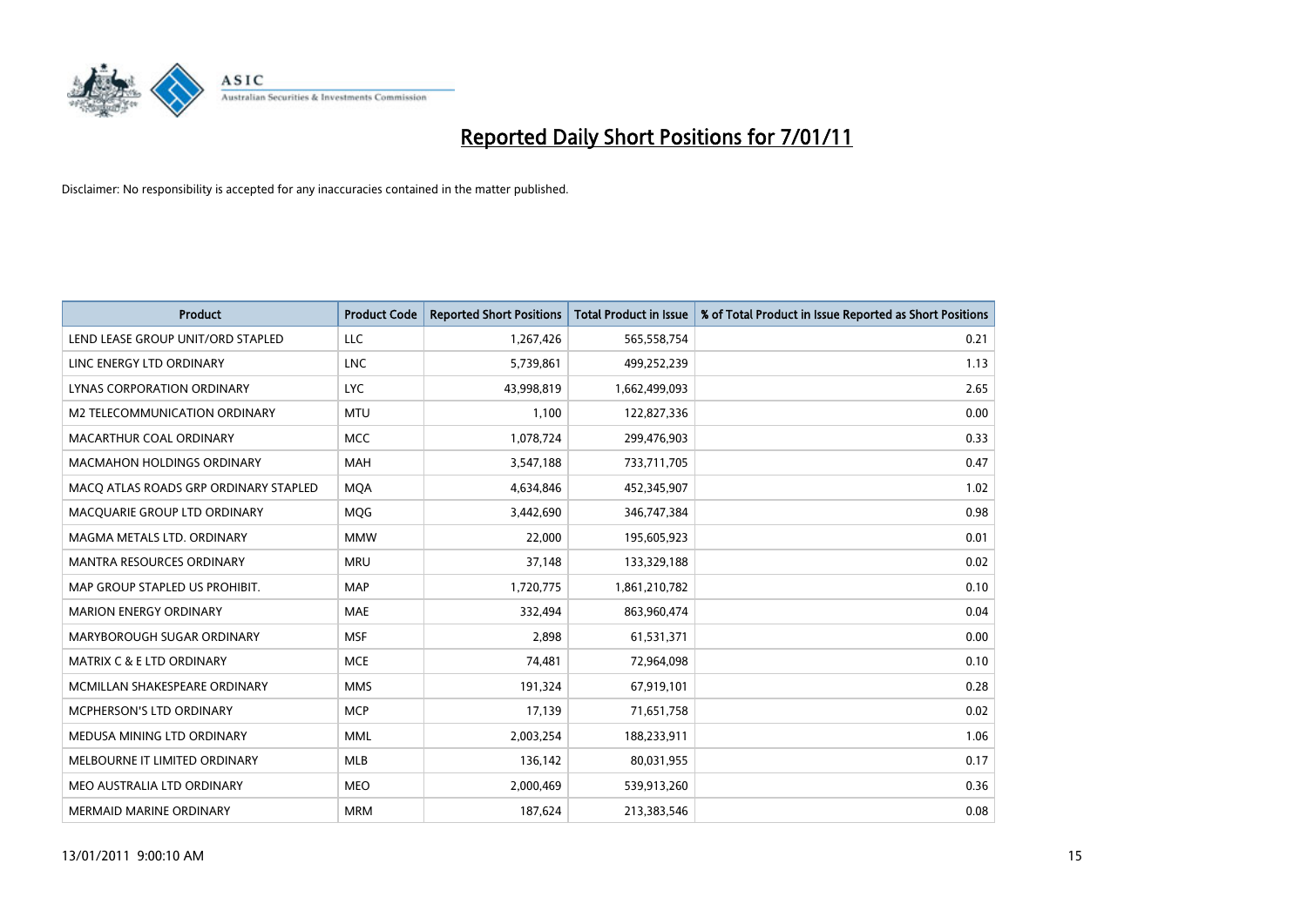

| <b>Product</b>                    | <b>Product Code</b> | <b>Reported Short Positions</b> | <b>Total Product in Issue</b> | % of Total Product in Issue Reported as Short Positions |
|-----------------------------------|---------------------|---------------------------------|-------------------------------|---------------------------------------------------------|
| MESOBLAST LIMITED ORDINARY        | <b>MSB</b>          | 90,874                          | 252,645,506                   | 0.04                                                    |
| METALS X LIMITED ORDINARY         | <b>MLX</b>          | 327,019                         | 1,365,661,782                 | 0.03                                                    |
| METCASH LIMITED ORDINARY          | <b>MTS</b>          | 22,254,728                      | 768,787,804                   | 2.91                                                    |
| METGASCO LIMITED ORDINARY         | <b>MEL</b>          | 235,435                         | 252,460,972                   | 0.09                                                    |
| MICLYN EXP OFFSHR ORDINARY        | <b>MIO</b>          | 125,762                         | 271,700,000                   | 0.04                                                    |
| MINARA RESOURCES ORDINARY         | <b>MRE</b>          | 7,566,980                       | 1,167,783,517                 | 0.63                                                    |
| MINCOR RESOURCES NL ORDINARY      | <b>MCR</b>          | 706.844                         | 200,608,804                   | 0.35                                                    |
| MINERAL DEPOSITS ORDINARY         | <b>MDL</b>          | 233,083                         | 60,768,582                    | 0.38                                                    |
| MINERAL RESOURCES. ORDINARY       | <b>MIN</b>          | 97,991                          | 168,219,485                   | 0.05                                                    |
| MIRABELA NICKEL LTD ORDINARY      | <b>MBN</b>          | 8,167,068                       | 491,561,237                   | 1.66                                                    |
| MIRVAC GROUP STAPLED SECURITIES   | <b>MGR</b>          | 7,349,456                       | 3,415,819,357                 | 0.20                                                    |
| MOLOPO ENERGY LTD ORDINARY        | <b>MPO</b>          | 1,427,846                       | 250,972,584                   | 0.58                                                    |
| MOLY MINES LIMITED ORDINARY       | <b>MOL</b>          | 93.600                          | 365,722,323                   | 0.03                                                    |
| MONADELPHOUS GROUP ORDINARY       | <b>MND</b>          | 360,875                         | 87,521,827                    | 0.41                                                    |
| <b>MOUNT GIBSON IRON ORDINARY</b> | <b>MGX</b>          | 3,843,447                       | 1,082,570,693                 | 0.36                                                    |
| MULTIPLEX SITES SITES             | <b>MXUPA</b>        | 42                              | 4,500,000                     | 0.00                                                    |
| MURCHISON METALS LTD ORDINARY     | <b>MMX</b>          | 10,738,833                      | 435,884,268                   | 2.45                                                    |
| MYER HOLDINGS LTD ORDINARY        | <b>MYR</b>          | 14,962,763                      | 582,297,884                   | 2.54                                                    |
| <b>MYSTATE LIMITED ORDINARY</b>   | <b>MYS</b>          | 1,400                           | 67,439,158                    | 0.00                                                    |
| NATIONAL AUST. BANK ORDINARY      | <b>NAB</b>          | 9,323,998                       | 2,169,575,514                 | 0.42                                                    |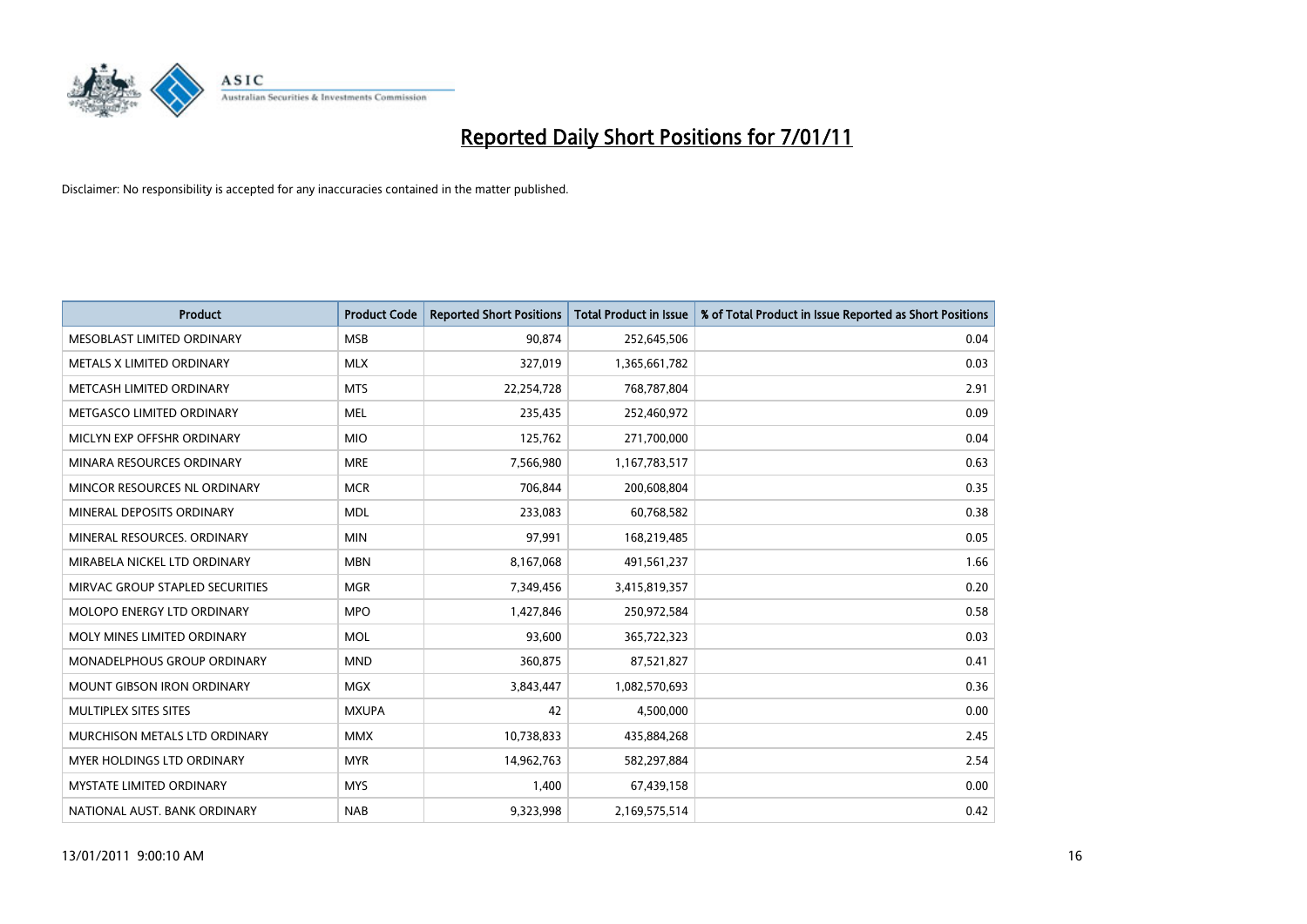

| <b>Product</b>                | <b>Product Code</b> | <b>Reported Short Positions</b> | <b>Total Product in Issue</b> | % of Total Product in Issue Reported as Short Positions |
|-------------------------------|---------------------|---------------------------------|-------------------------------|---------------------------------------------------------|
| NATURAL FUEL LIMITED ORDINARY | <b>NFL</b>          |                                 | 721,912                       | 0.00                                                    |
| NAVITAS LIMITED ORDINARY      | <b>NVT</b>          | 1,427,869                       | 368,766,367                   | 0.37                                                    |
| NEPTUNE MARINE ORDINARY       | <b>NMS</b>          | 2,024,949                       | 442,245,734                   | 0.45                                                    |
| NEW HOPE CORPORATION ORDINARY | <b>NHC</b>          | 693,502                         | 830,230,549                   | 0.09                                                    |
| NEWCREST MINING ORDINARY      | <b>NCM</b>          | 3,444,510                       | 765,211,675                   | 0.42                                                    |
| NEWS CORP A NON-VOTING CDI    | <b>NWSLV</b>        | 108,195                         | 1,828,214,343                 | 0.01                                                    |
| NEWS CORP B VOTING CDI        | <b>NWS</b>          | 7,014,983                       | 798,520,953                   | 0.87                                                    |
| NEXBIS LIMITED ORDINARY       | <b>NBS</b>          | 63.733                          | 798,356,704                   | 0.01                                                    |
| NEXUS ENERGY LIMITED ORDINARY | <b>NXS</b>          | 5,654,125                       | 1,020,257,304                 | 0.56                                                    |
| NIB HOLDINGS LIMITED ORDINARY | <b>NHF</b>          | 7,981                           | 466,777,666                   | 0.00                                                    |
| NICK SCALI LIMITED ORDINARY   | <b>NCK</b>          | 35,846                          | 81,000,000                    | 0.04                                                    |
| NIDO PETROLEUM ORDINARY       | <b>NDO</b>          | 63,244                          | 1,340,630,321                 | 0.00                                                    |
| NKWE PLATINUM 10C US COMMON   | <b>NKP</b>          | 353,796                         | 559,651,184                   | 0.07                                                    |
| NORTHERN CREST ORDINARY       | <b>NOC</b>          | 24,345                          | 116,074,781                   | 0.02                                                    |
| NORTHERN IRON LTD ORDINARY    | <b>NFE</b>          | 1,369,505                       | 336,084,863                   | 0.41                                                    |
| NOVOGEN LIMITED ORDINARY      | <b>NRT</b>          | 56,449                          | 102,125,894                   | 0.06                                                    |
| NRW HOLDINGS LIMITED ORDINARY | <b>NWH</b>          | 347,418                         | 251,223,000                   | 0.13                                                    |
| NUFARM LIMITED ORDINARY       | <b>NUF</b>          | 2,789,258                       | 261,833,005                   | 1.05                                                    |
| NUPLEX INDUSTRIES ORDINARY    | <b>NPX</b>          | 77,095                          | 195,060,783                   | 0.04                                                    |
| OAKTON LIMITED ORDINARY       | <b>OKN</b>          | 791,379                         | 93,674,235                    | 0.85                                                    |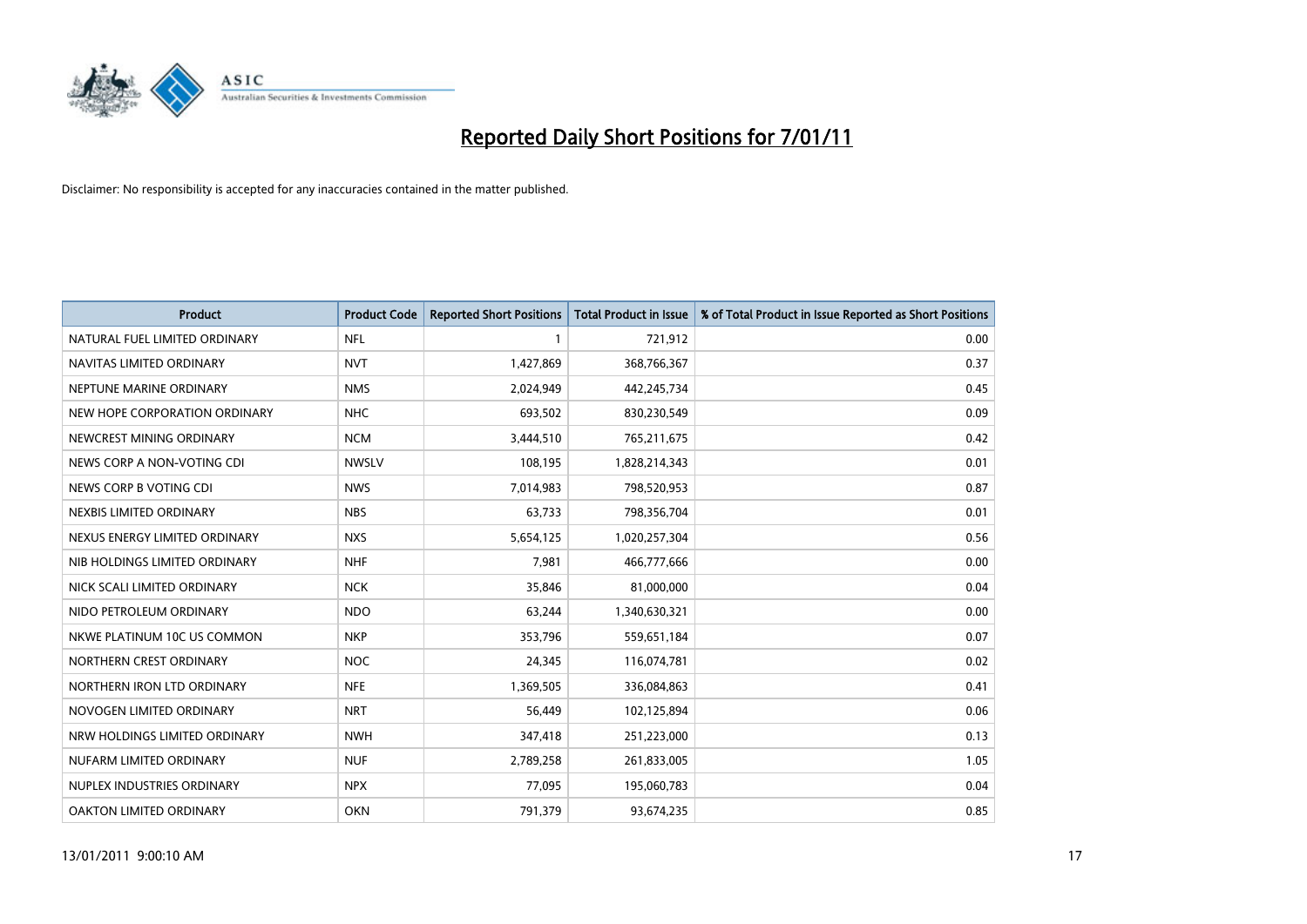

| <b>Product</b>                        | <b>Product Code</b> | <b>Reported Short Positions</b> | <b>Total Product in Issue</b> | % of Total Product in Issue Reported as Short Positions |
|---------------------------------------|---------------------|---------------------------------|-------------------------------|---------------------------------------------------------|
| OCEANAGOLD CORP. CHESS DEPOSITARY INT | <b>OGC</b>          | 827,070                         | 262,062,610                   | 0.30                                                    |
| OCEANIA CAPITAL LTD ORDINARY          | <b>OCP</b>          | 2,500                           | 91,921,295                    | 0.00                                                    |
| OIL SEARCH LTD ORDINARY               | <b>OSH</b>          | 7,259,108                       | 1,312,888,303                 | 0.54                                                    |
| OM HOLDINGS LIMITED ORDINARY          | <b>OMH</b>          | 2,624,027                       | 503,085,150                   | 0.52                                                    |
| <b>ONESTEEL LIMITED ORDINARY</b>      | OST                 | 4,805,902                       | 1,334,723,421                 | 0.33                                                    |
| ORICA LIMITED ORDINARY                | ORI                 | 1,222,790                       | 363,189,836                   | 0.31                                                    |
| ORIGIN ENERGY ORDINARY                | <b>ORG</b>          | 3,081,067                       | 884,833,512                   | 0.33                                                    |
| OROCOBRE LIMITED ORDINARY             | <b>ORE</b>          | 23,542                          | 91,181,996                    | 0.02                                                    |
| OROTONGROUP LIMITED ORDINARY          | ORL                 | 9,904                           | 40,880,902                    | 0.02                                                    |
| OTTO ENERGY LIMITED ORDINARY          | OEL                 | 109,204                         | 1,134,540,071                 | 0.01                                                    |
| OZ MINERALS ORDINARY                  | OZL                 | 19,845,262                      | 3,238,546,504                 | 0.58                                                    |
| PACIFIC BRANDS ORDINARY               | <b>PBG</b>          | 3,630,346                       | 931,386,248                   | 0.40                                                    |
| PALADIN ENERGY LTD ORDINARY           | <b>PDN</b>          | 20,543,108                      | 725,357,086                   | 2.85                                                    |
| PANAUST LIMITED ORDINARY              | <b>PNA</b>          | 6,721,492                       | 2,955,176,819                 | 0.22                                                    |
| PANORAMIC RESOURCES ORDINARY          | PAN                 | 1,150,768                       | 206,500,342                   | 0.55                                                    |
| PAPERLINX LIMITED ORDINARY            | <b>PPX</b>          | 10,199,722                      | 603,580,761                   | 1.69                                                    |
| PATTIES FOODS LTD ORDINARY            | PFL                 |                                 | 138,908,853                   | 0.00                                                    |
| PEET LIMITED ORDINARY                 | <b>PPC</b>          | 119,275                         | 302,965,804                   | 0.04                                                    |
| PENINSULA ENERGY LTD ORDINARY         | <b>PEN</b>          | 525,000                         | 1,942,189,657                 | 0.03                                                    |
| PERILYA LIMITED ORDINARY              | PEM                 | 493,762                         | 526,075,563                   | 0.09                                                    |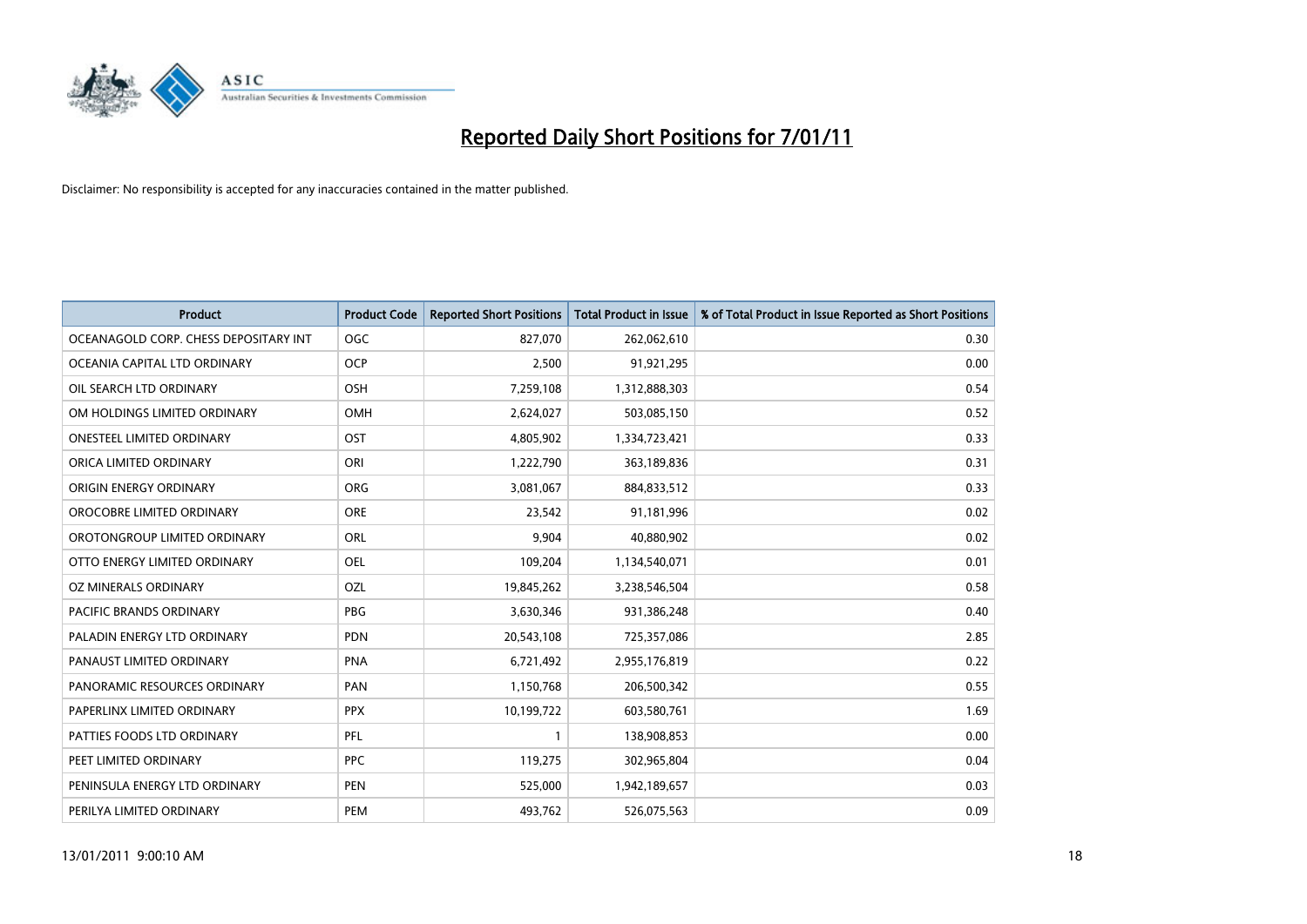

| <b>Product</b>                       | <b>Product Code</b> | <b>Reported Short Positions</b> | Total Product in Issue | % of Total Product in Issue Reported as Short Positions |
|--------------------------------------|---------------------|---------------------------------|------------------------|---------------------------------------------------------|
| PERPETUAL LIMITED ORDINARY           | PPT                 | 1,790,352                       | 44,140,166             | 4.06                                                    |
| PERSEUS MINING LTD ORDINARY          | PRU                 | 838,997                         | 422,837,088            | 0.19                                                    |
| PETSEC ENERGY ORDINARY               | <b>PSA</b>          | 223,332                         | 231,283,622            | 0.10                                                    |
| PHARMAXIS LTD ORDINARY               | <b>PXS</b>          | 1,147,045                       | 226,126,434            | 0.51                                                    |
| PHOTON GROUP LTD ORDINARY            | PGA                 | 250,510                         | 1,540,543,357          | 0.02                                                    |
| PIKE RIVER COAL ORDINARY             | <b>PRC</b>          | 257,595                         | 405,513,933            | 0.06                                                    |
| PLATINA RESOURCES ORDINARY           | <b>PGM</b>          | 188,061                         | 85,516,498             | 0.22                                                    |
| PLATINUM ASSET ORDINARY              | <b>PTM</b>          | 2,979,092                       | 561,347,878            | 0.50                                                    |
| PLATINUM AUSTRALIA ORDINARY          | <b>PLA</b>          | 5,390,368                       | 392,430,039            | 1.38                                                    |
| PLATINUM CAPITAL LTD ORDINARY        | <b>PMC</b>          |                                 | 163,732,888            | 0.00                                                    |
| PMP LIMITED ORDINARY                 | <b>PMP</b>          | 99,974                          | 335,338,483            | 0.02                                                    |
| PORT BOUVARD LIMITED ORDINARY        | PBD                 | 6,754                           | 593,868,295            | 0.00                                                    |
| PREMIER INVESTMENTS ORDINARY         | <b>PMV</b>          | 158,959                         | 155,030,045            | 0.10                                                    |
| PRIMARY HEALTH CARE ORDINARY         | PRY                 | 10,539,003                      | 496,043,188            | 2.13                                                    |
| PRIME INFR GROUP. STAPLED SECURITIES | PIH                 | 308,735                         | 351,776,795            | 0.09                                                    |
| PRIME MEDIA GRP LTD ORDINARY         | PRT                 | 2                               | 366,330,303            | 0.00                                                    |
| PROGEN PHARMACEUTIC ORDINARY         | <b>PGL</b>          | 151,596                         | 24,709,097             | 0.61                                                    |
| PROGRAMMED ORDINARY                  | <b>PRG</b>          | 359,569                         | 118,169,908            | 0.30                                                    |
| PSIVIDA CORP CDI 1:1                 | <b>PVA</b>          | 6,878                           | 7,752,716              | 0.09                                                    |
| <b>QANTAS AIRWAYS ORDINARY</b>       | QAN                 | 22,036,541                      | 2,265,123,620          | 0.97                                                    |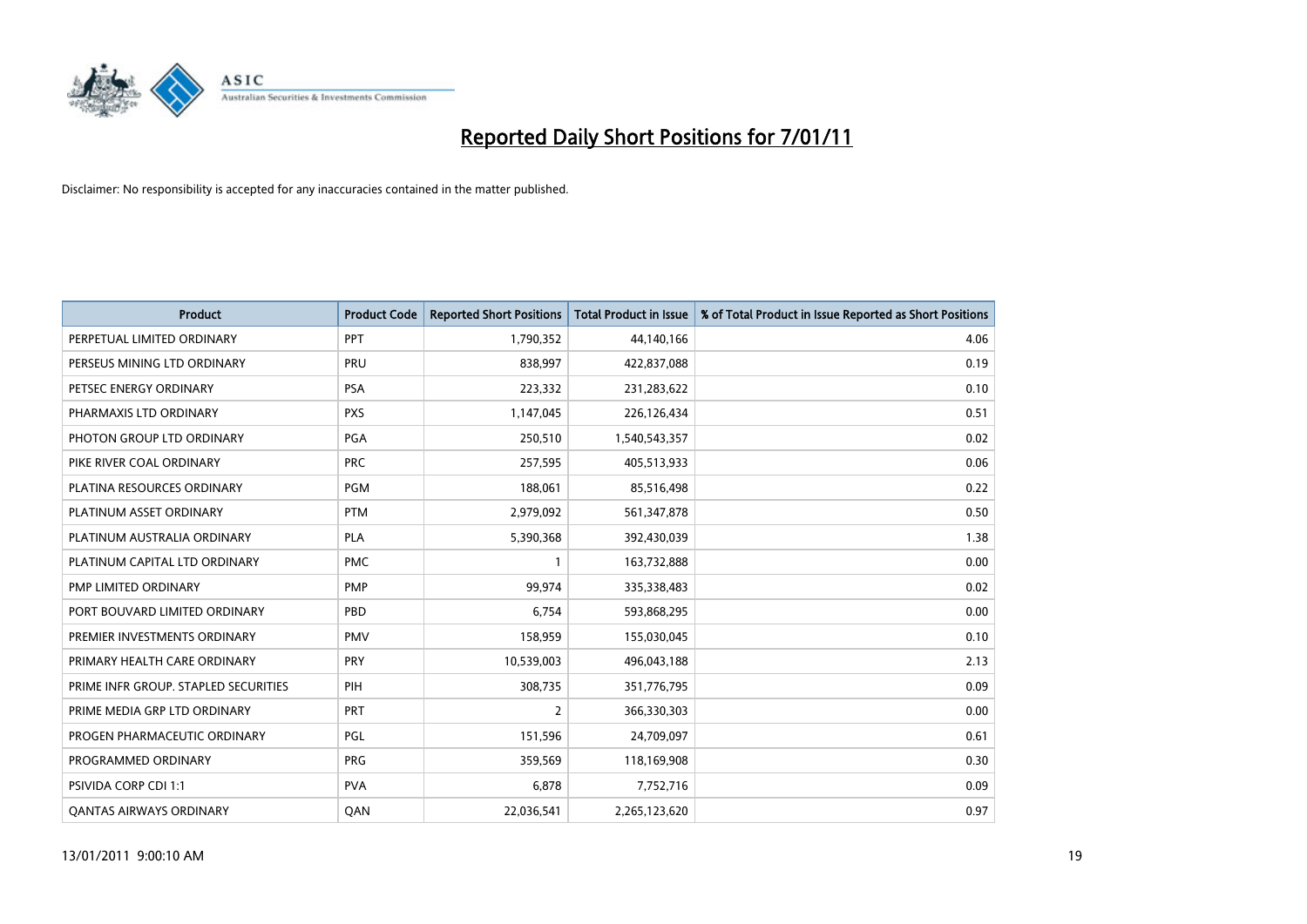

| <b>Product</b>                       | <b>Product Code</b> | <b>Reported Short Positions</b> | <b>Total Product in Issue</b> | % of Total Product in Issue Reported as Short Positions |
|--------------------------------------|---------------------|---------------------------------|-------------------------------|---------------------------------------------------------|
| OBE INSURANCE GROUP ORDINARY         | <b>OBE</b>          | 17,422,776                      | 1,051,660,007                 | 1.63                                                    |
| OR NATIONAL LIMITED ORDINARY         | <b>ORN</b>          | 14,157,504                      | 2,440,000,000                 | 0.57                                                    |
| <b>QUBE LOGISTICS ORDINARY UNITS</b> | <b>QUB</b>          | 5,400                           | 517,868,029                   | 0.00                                                    |
| RAMELIUS RESOURCES ORDINARY          | <b>RMS</b>          | 126,400                         | 291,208,795                   | 0.04                                                    |
| RAMSAY HEALTH CARE ORDINARY          | <b>RHC</b>          | 2,287,828                       | 202,081,252                   | 1.13                                                    |
| RANGE RESOURCES LTD ORDINARY         | <b>RRS</b>          | 1,250,000                       | 1,214,873,886                 | 0.10                                                    |
| <b>RCR TOMLINSON ORDINARY</b>        | <b>RCR</b>          | 68,067                          | 131,892,672                   | 0.05                                                    |
| <b>REA GROUP ORDINARY</b>            | <b>REA</b>          | 29,712                          | 129,691,280                   | 0.01                                                    |
| RECKON LIMITED ORDINARY              | <b>RKN</b>          | 1,990                           | 133,384,060                   | 0.00                                                    |
| <b>RED FORK ENERGY ORDINARY</b>      | <b>RFE</b>          | 7,696                           | 139,535,000                   | 0.01                                                    |
| REDFLEX HOLDINGS ORDINARY            | <b>RDF</b>          | 871                             | 110,345,599                   | 0.00                                                    |
| REED RESOURCES LTD ORDINARY          | <b>RDR</b>          | 268,205                         | 192,271,768                   | 0.14                                                    |
| <b>REGIS RESOURCES ORDINARY</b>      | <b>RRL</b>          | 1,156,414                       | 430,053,915                   | 0.27                                                    |
| RESMED INC CDI 10:1                  | <b>RMD</b>          | 8,488,965                       | 1,516,163,980                 | 0.56                                                    |
| RESOLUTE MINING ORDINARY             | <b>RSG</b>          | 2,627,867                       | 463,476,040                   | 0.56                                                    |
| <b>RESOURCE GENERATION ORDINARY</b>  | <b>RES</b>          | 195,385                         | 243,900,530                   | 0.08                                                    |
| RETAIL FOOD GROUP ORDINARY           | <b>RFG</b>          | 380                             | 107,275,258                   | 0.00                                                    |
| REVERSE CORP LIMITED ORDINARY        | <b>REF</b>          | 25,141                          | 92,382,175                    | 0.03                                                    |
| REX MINERALS LIMITED ORDINARY        | <b>RXM</b>          | 135,596                         | 150,284,460                   | 0.09                                                    |
| RHG LIMITED ORDINARY                 | <b>RHG</b>          | 59,675                          | 318,745,978                   | 0.01                                                    |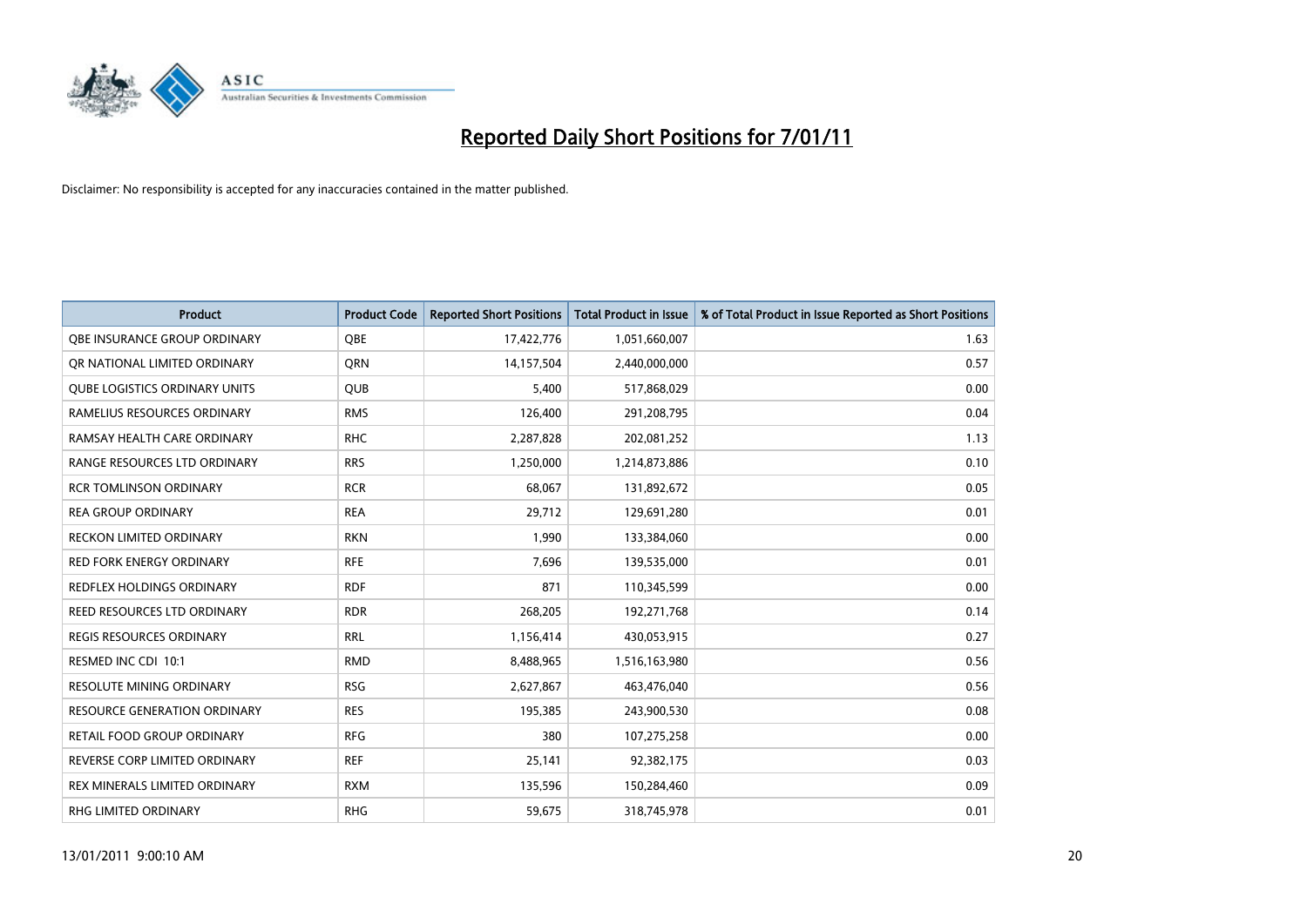

| <b>Product</b>                     | <b>Product Code</b> | <b>Reported Short Positions</b> | Total Product in Issue | % of Total Product in Issue Reported as Short Positions |
|------------------------------------|---------------------|---------------------------------|------------------------|---------------------------------------------------------|
| <b>RIDLEY CORPORATION ORDINARY</b> | <b>RIC</b>          | 53,937                          | 307,817,071            | 0.02                                                    |
| RIO TINTO LIMITED ORDINARY         | <b>RIO</b>          | 16,736,858                      | 435,758,720            | 3.82                                                    |
| RIVERCITY MOTORWAY STAPLED         | <b>RCY</b>          | 1,400,107                       | 957,010,115            | 0.14                                                    |
| RIVERSDALE MINING ORDINARY         | <b>RIV</b>          | 1,300,391                       | 236,696,188            | 0.54                                                    |
| ROC OIL COMPANY ORDINARY           | <b>ROC</b>          | 1,159,025                       | 713,154,560            | 0.17                                                    |
| RUSSELL HIGH DIV ETF ETF UNITS     | <b>RDV</b>          | 195,000                         | 2,750,386              | 7.09                                                    |
| SAI GLOBAL LIMITED ORDINARY        | SAI                 | 204,675                         | 197,907,700            | 0.09                                                    |
| SALMAT LIMITED ORDINARY            | <b>SLM</b>          | 79,710                          | 159,749,049            | 0.05                                                    |
| SANDFIRE RESOURCES ORDINARY        | <b>SFR</b>          | 17,770                          | 148, 167, 539          | 0.01                                                    |
| SANTOS LTD ORDINARY                | <b>STO</b>          | 2,089,248                       | 874,094,827            | 0.24                                                    |
| SARACEN MINERAL ORDINARY           | <b>SAR</b>          | 584,535                         | 492,151,415            | 0.11                                                    |
| SEDGMAN LIMITED ORDINARY           | <b>SDM</b>          | 171,691                         | 207,997,898            | 0.08                                                    |
| SEEK LIMITED ORDINARY              | <b>SEK</b>          | 2,614,597                       | 336,584,488            | 0.75                                                    |
| SENETAS CORPORATION ORDINARY       | <b>SEN</b>          | 756.999                         | 463,105,195            | 0.16                                                    |
| SERVCORP LIMITED ORDINARY          | SRV                 | 152,485                         | 98,440,807             | 0.15                                                    |
| SERVICE STREAM ORDINARY            | <b>SSM</b>          | 344,663                         | 283,418,867            | 0.12                                                    |
| SEVEN GROUP HOLDINGS ORDINARY      | <b>SVW</b>          | 177,186                         | 305,410,281            | 0.06                                                    |
| SIGMA PHARMACEUTICAL ORDINARY      | <b>SIP</b>          | 10,448,060                      | 1,178,626,572          | 0.89                                                    |
| SILEX SYSTEMS ORDINARY             | <b>SLX</b>          | 170,767                         | 166,106,391            | 0.10                                                    |
| SILVER LAKE RESOURCE ORDINARY      | <b>SLR</b>          | 338,157                         | 178,882,838            | 0.19                                                    |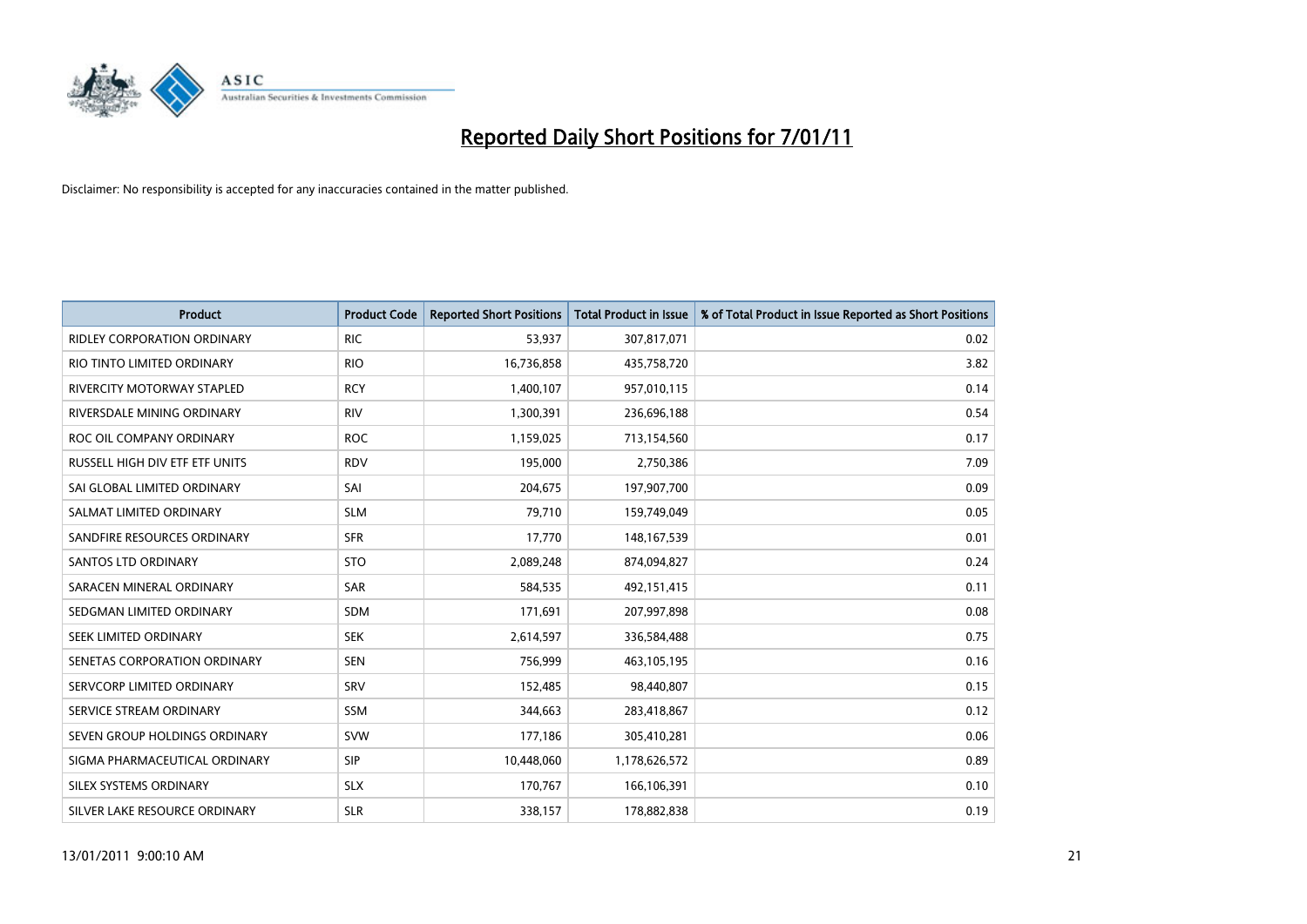

| <b>Product</b>                           | <b>Product Code</b> | <b>Reported Short Positions</b> | Total Product in Issue | % of Total Product in Issue Reported as Short Positions |
|------------------------------------------|---------------------|---------------------------------|------------------------|---------------------------------------------------------|
| SIMS METAL MGMT LTD ORDINARY             | <b>SGM</b>          | 4,650,318                       | 204,921,757            | 2.24                                                    |
| SINGAPORE TELECOMM. CHESS DEPOSITARY INT | SGT                 | 3,317,660                       | 369,458,397            | 0.90                                                    |
| SKILLED GROUP LTD ORDINARY               | <b>SKE</b>          | 994,540                         | 190,738,408            | 0.51                                                    |
| SKY CITY ENTERTAIN. ORDINARY             | <b>SKC</b>          | 3,148,792                       | 575,114,687            | 0.55                                                    |
| <b>SKY NETWORK ORDINARY</b>              | <b>SKT</b>          | 223,907                         | 389,139,785            | 0.06                                                    |
| SMS MANAGEMENT, ORDINARY                 | <b>SMX</b>          | 23.780                          | 67,661,358             | 0.04                                                    |
| SONIC HEALTHCARE ORDINARY                | <b>SHL</b>          | 4,317,930                       | 388,429,875            | 1.11                                                    |
| SOUL PATTINSON (W.H) ORDINARY            | SOL                 | 263                             | 238,640,580            | 0.00                                                    |
| SP AUSNET STAPLED SECURITIES             | <b>SPN</b>          | 7,696,668                       | 2,795,115,439          | 0.26                                                    |
| SPARK INFRASTRUCTURE STAPLED NOTE & UNIT | SKI                 | 9,672,891                       | 1,326,734,264          | 0.73                                                    |
| SPDR 200 FUND ETF UNITS                  | <b>STW</b>          | 8                               | 57,828,081             | 0.00                                                    |
| SPECIALTY FASHION ORDINARY               | <b>SFH</b>          | 850,837                         | 191,268,264            | 0.44                                                    |
| SPHERE MINERALS LTD ORDINARY             | SPH                 | 7,507                           | 171,348,151            | 0.00                                                    |
| SPOTLESS GROUP LTD ORDINARY              | <b>SPT</b>          | 1,964,268                       | 261,070,153            | 0.76                                                    |
| ST BARBARA LIMITED ORDINARY              | SBM                 | 3,361,479                       | 325,615,389            | 1.04                                                    |
| STAGING CONNECTIONS ORDINARY             | <b>STG</b>          | 2,917,189                       | 78,317,726             | 3.72                                                    |
| STANMORE COAL LTD ORDINARY               | <b>SMR</b>          | 17,231                          | 86,750,738             | 0.02                                                    |
| STARPHARMA HOLDINGS ORDINARY             | <b>SPL</b>          | 1,564                           | 242,177,208            | 0.00                                                    |
| STH AMERICAN COR LTD ORDINARY            | SAY                 | 9,200                           | 233,651,371            | 0.00                                                    |
| STHN CROSS MEDIA ORDINARY                | <b>SXL</b>          | 409,287                         | 378,827,750            | 0.11                                                    |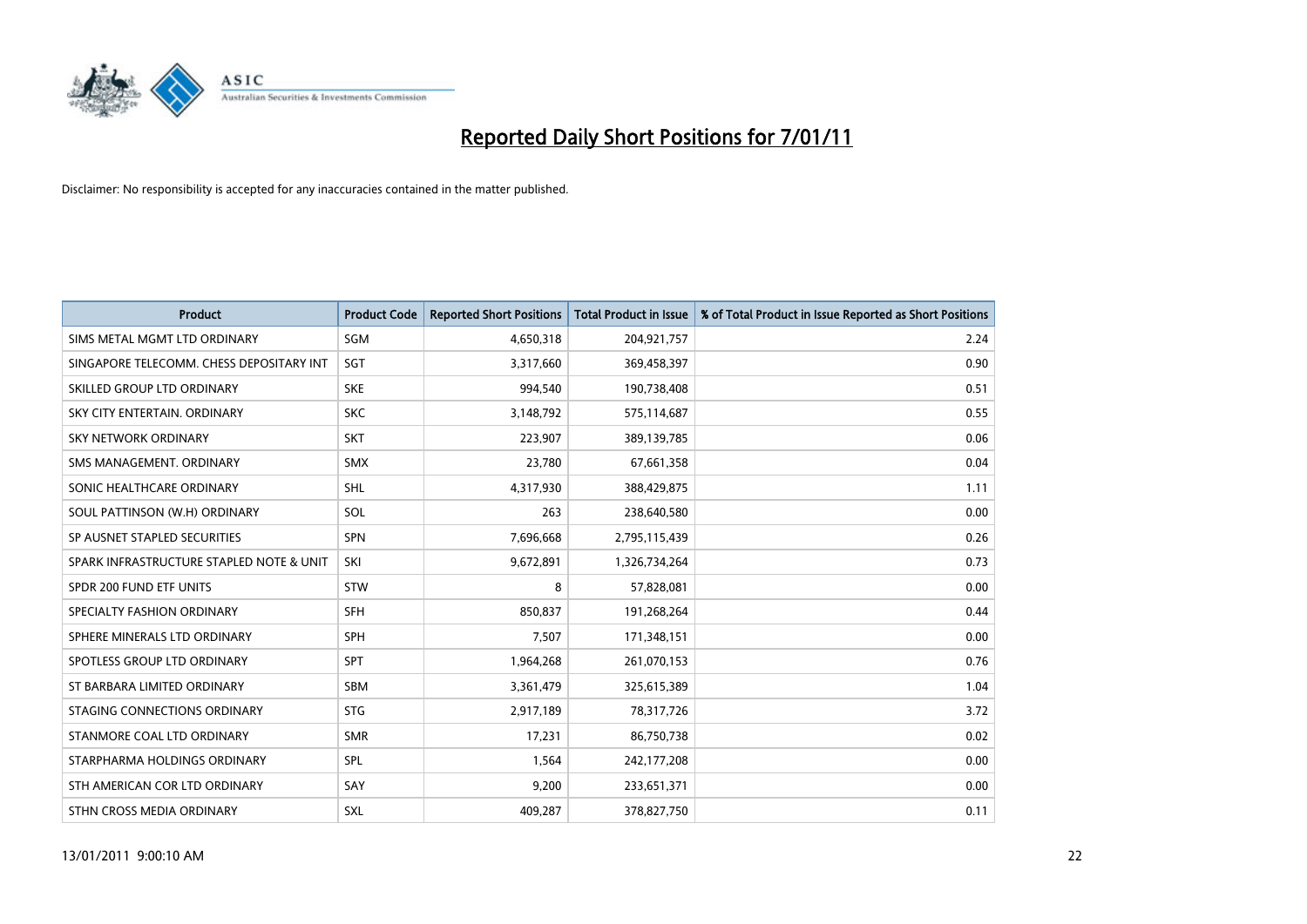

| <b>Product</b>                        | <b>Product Code</b> | <b>Reported Short Positions</b> | <b>Total Product in Issue</b> | % of Total Product in Issue Reported as Short Positions |
|---------------------------------------|---------------------|---------------------------------|-------------------------------|---------------------------------------------------------|
| STOCKLAND UNITS/ORD STAPLED           | SGP                 | 9,713,951                       | 2,383,036,717                 | 0.40                                                    |
| STRAITS RESOURCES ORDINARY            | SRL                 | 2,888,997                       | 255,203,613                   | 1.12                                                    |
| STW COMMUNICATIONS ORDINARY           | SGN                 | 229,028                         | 364,310,964                   | 0.06                                                    |
| SUNCORP GROUP LTD DEFERRED SETTLEMENT | <b>SUNDA</b>        | 3,510,948                       | 1,281,390,524                 | 0.24                                                    |
| SUNDANCE RESOURCES ORDINARY           | <b>SDL</b>          | 14,481,141                      | 2,711,395,932                 | 0.54                                                    |
| SUNLAND GROUP LTD ORDINARY            | <b>SDG</b>          | 54,869                          | 226,093,183                   | 0.01                                                    |
| SUPER RET REP LTD ORDINARY            | <b>SUL</b>          | 152,748                         | 128,902,619                   | 0.12                                                    |
| SWICK MINING ORDINARY                 | <b>SWK</b>          | 10,344                          | 236,724,970                   | 0.00                                                    |
| SYMEX HOLDINGS ORDINARY               | <b>SYM</b>          | 6,633                           | 125,037,628                   | 0.01                                                    |
| TABCORP HOLDINGS LTD ORDINARY         | <b>TAH</b>          | 1,243,232                       | 684,918,140                   | 0.17                                                    |
| <b>TALENT2 INTERNATION ORDINARY</b>   | <b>TWO</b>          | 7                               | 141,694,125                   | 0.00                                                    |
| TANAMI GOLD NL ORDINARY               | <b>TAM</b>          | 68,246                          | 260,947,676                   | 0.03                                                    |
| TAP OIL LIMITED ORDINARY              | <b>TAP</b>          | 59,117                          | 240,967,311                   | 0.03                                                    |
| TASSAL GROUP LIMITED ORDINARY         | <b>TGR</b>          | 142,927                         | 146,304,404                   | 0.09                                                    |
| TATTS GROUP LTD ORDINARY              | <b>TTS</b>          | 6,398,224                       | 1,300,888,465                 | 0.48                                                    |
| TELECOM CORPORATION ORDINARY          | <b>TEL</b>          | 12,092,919                      | 1,924,622,088                 | 0.64                                                    |
| TELSTRA CORPORATION, ORDINARY         | <b>TLS</b>          | 8,823,304                       | 12,443,074,357                | 0.06                                                    |
| TEN NETWORK HOLDINGS ORDINARY         | <b>TEN</b>          | 13,543,754                      | 1,045,236,720                 | 1.31                                                    |
| TERANGA GOLD CORP CDI 1:1             | <b>TGZ</b>          | 77,979                          | 163,777,979                   | 0.05                                                    |
| TFS CORPORATION LTD ORDINARY          | <b>TFC</b>          | 64,248                          | 227,360,909                   | 0.02                                                    |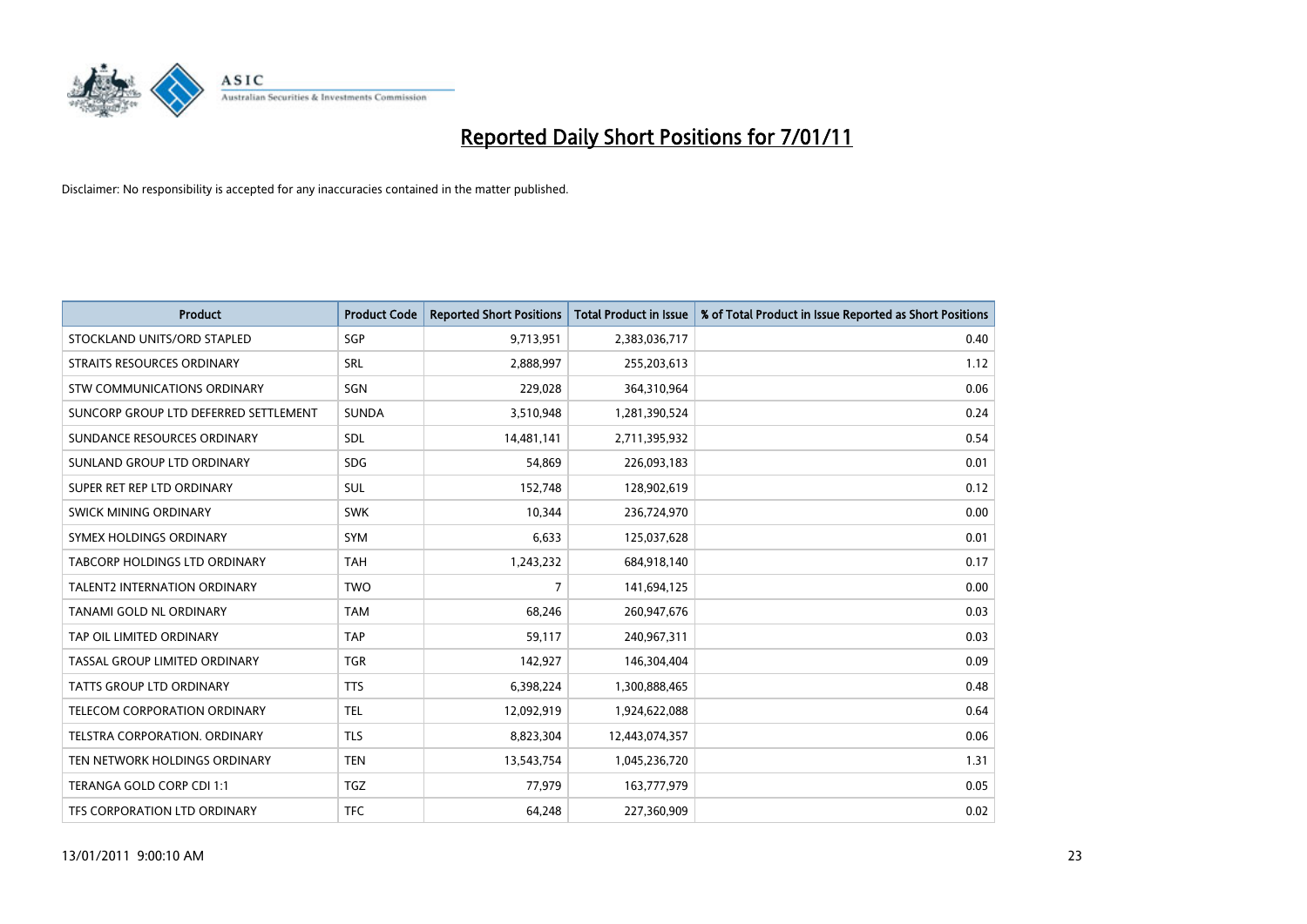

| <b>Product</b>                          | <b>Product Code</b> | <b>Reported Short Positions</b> | Total Product in Issue | % of Total Product in Issue Reported as Short Positions |
|-----------------------------------------|---------------------|---------------------------------|------------------------|---------------------------------------------------------|
| THE REJECT SHOP ORDINARY                | <b>TRS</b>          | 231,815                         | 26,033,570             | 0.89                                                    |
| THOR MINING PLC CHESS DEPOSITARY        | <b>THR</b>          | 2,307                           | 288,754,017            | 0.00                                                    |
| THORN GROUP LIMITED ORDINARY            | <b>TGA</b>          | 31,998                          | 129,858,924            | 0.02                                                    |
| THUNDELARRA EXPLOR. ORDINARY            | <b>THX</b>          | 16,159                          | 153,412,482            | 0.01                                                    |
| <b>TIGER RESOURCES ORDINARY</b>         | <b>TGS</b>          | 163,189                         | 597,373,151            | 0.03                                                    |
| TIMBERCORP LIMITED ORDINARY             | <b>TIM</b>          | 90,074                          | 352,071,429            | 0.02                                                    |
| <b>TISHMAN SPEYER UNITS</b>             | <b>TSO</b>          | 49,427                          | 338,440,904            | 0.01                                                    |
| TNG LIMITED ORDINARY                    | <b>TNG</b>          | 4,321                           | 258,055,076            | 0.00                                                    |
| TOLL HOLDINGS LTD ORDINARY              | <b>TOL</b>          | 10,164,418                      | 706,577,616            | 1.43                                                    |
| TORO ENERGY LIMITED ORDINARY            | <b>TOE</b>          | 342,904                         | 964,936,676            | 0.03                                                    |
| TOWER AUSTRALIA ORDINARY                | <b>TAL</b>          | 100,985                         | 419,652,394            | 0.02                                                    |
| <b>TOWER LIMITED ORDINARY</b>           | <b>TWR</b>          | 690,392                         | 260,716,311            | 0.26                                                    |
| TOX FREE SOLUTIONS ORDINARY             | <b>TOX</b>          | 90,798                          | 91,855,500             | 0.09                                                    |
| TPG TELECOM LIMITED ORDINARY            | <b>TPM</b>          | 2,758,823                       | 775,522,421            | 0.34                                                    |
| TRANSFIELD SERV INFR STAPLED SECURITIES | <b>TSI</b>          | 215,697                         | 434,862,971            | 0.05                                                    |
| TRANSFIELD SERVICES ORDINARY            | <b>TSE</b>          | 2,823,620                       | 516,941,447            | 0.55                                                    |
| TRANSPACIFIC INDUST. ORDINARY           | <b>TPI</b>          | 11,850,485                      | 960,638,735            | 1.22                                                    |
| TRANSURBAN GROUP TRIPLE STAPLED SEC.    | <b>TCL</b>          | 2,195,265                       | 1,441,290,633          | 0.13                                                    |
| TRINITY GROUP STAPLED SECURITIES        | <b>TCO</b>          | 3,419                           | 231,701,539            | 0.00                                                    |
| TROY RESOURCES NL ORDINARY              | <b>TRY</b>          | 81,710                          | 87,477,823             | 0.09                                                    |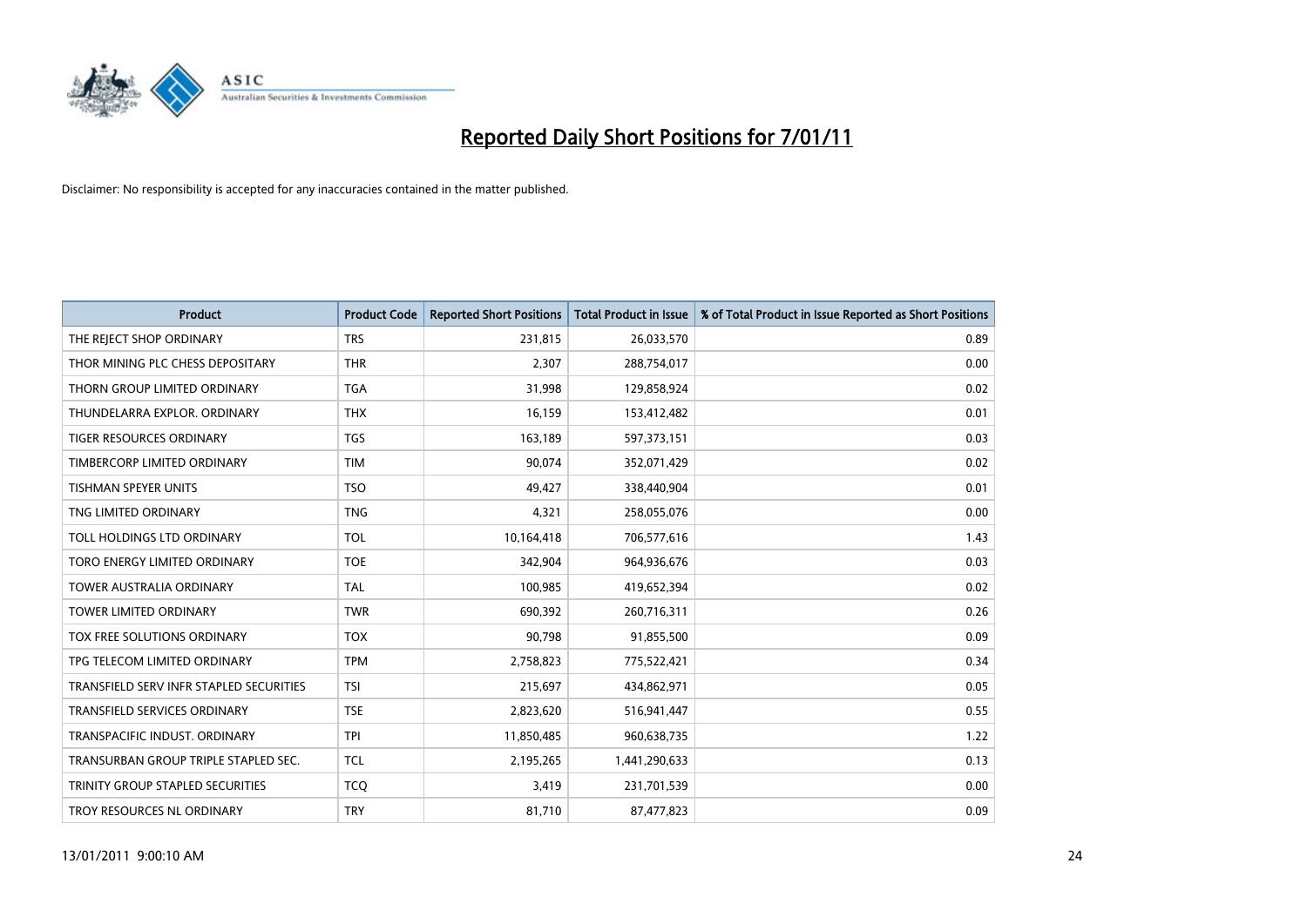

| <b>Product</b>                            | <b>Product Code</b> | <b>Reported Short Positions</b> | <b>Total Product in Issue</b> | % of Total Product in Issue Reported as Short Positions |
|-------------------------------------------|---------------------|---------------------------------|-------------------------------|---------------------------------------------------------|
| <b>UGL LIMITED ORDINARY</b>               | <b>UGL</b>          | 4,680,275                       | 166,028,705                   | 2.82                                                    |
| UNILIFE CORPORATION CDI US PROHIBITED     | <b>UNS</b>          | 135,486                         | 252,330,726                   | 0.05                                                    |
| UXC LIMITED ORDINARY                      | <b>UXC</b>          | 14,271                          | 305,789,718                   | 0.00                                                    |
| VALAD PROPERTY GROUP STAPLED US PROHIBIT. | <b>VPG</b>          | 3,859,305                       | 115,108,116                   | 3.35                                                    |
| <b>VDM GROUP LIMITED ORDINARY</b>         | <b>VMG</b>          | 11,116                          | 193,127,749                   | 0.01                                                    |
| <b>VENTURE MINERALS ORDINARY</b>          | <b>VMS</b>          | 6,500                           | 220,943,592                   | 0.00                                                    |
| VILLAGE ROADSHOW LTD ORDINARY             | <b>VRL</b>          | 450                             | 151,668,100                   | 0.00                                                    |
| <b>VIRGIN BLUE HOLDINGS ORDINARY</b>      | <b>VBA</b>          | 8,126,174                       | 2,210,197,600                 | 0.37                                                    |
| <b>VISION GROUP HLDGS ORDINARY</b>        | <b>VGH</b>          | 78,000                          | 73,583,806                    | 0.11                                                    |
| <b>VITA GROUP LTD ORDINARY</b>            | <b>VTG</b>          | 75,190                          | 142,499,800                   | 0.05                                                    |
| VITERRA INC CDI 1:1                       | <b>VTA</b>          | 4,177                           | 68,629,939                    | 0.01                                                    |
| VMOTO LIMITED ORDINARY                    | <b>VMT</b>          | 23,824                          | 590,788,439                   | 0.00                                                    |
| <b>WAREHOUSE GROUP ORDINARY</b>           | <b>WHS</b>          | 76,160                          | 311,195,868                   | 0.02                                                    |
| <b>WATPAC LIMITED ORDINARY</b>            | <b>WTP</b>          | 57,022                          | 183,341,382                   | 0.02                                                    |
| <b>WDS LIMITED ORDINARY</b>               | <b>WDS</b>          | 10,255                          | 143,107,458                   | 0.01                                                    |
| WEBJET LIMITED ORDINARY                   | <b>WEB</b>          | 86,265                          | 77,661,278                    | 0.12                                                    |
| WESFARMERS LIMITED ORDINARY               | <b>WES</b>          | 19,184,270                      | 1,005,185,775                 | 1.89                                                    |
| WESFARMERS LIMITED PARTIALLY PROTECTED    | <b>WESN</b>         | 1,221,000                       | 151,886,387                   | 0.78                                                    |
| WEST AUSTRALIAN NEWS ORDINARY             | <b>WAN</b>          | 8,655,351                       | 219,668,970                   | 3.96                                                    |
| WESTERN AREAS NL ORDINARY                 | <b>WSA</b>          | 7,420,835                       | 179,735,899                   | 4.12                                                    |